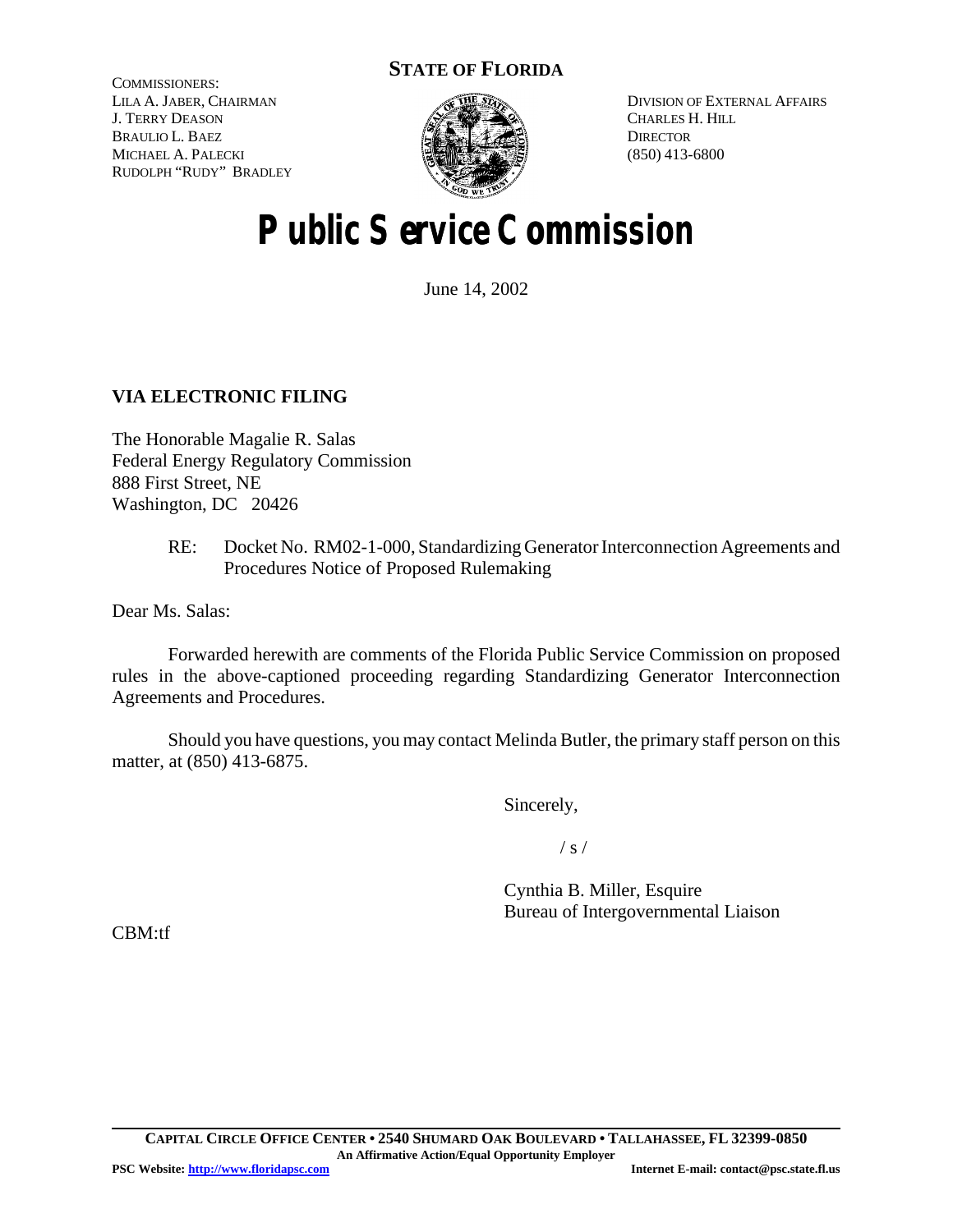## **UNITED STATES OF AMERICA BEFORE THE FEDERAL ENERGY REGULATORY COMMISSION**

Docket No. RM02-1-000

Standardizing Generator Interconnection Agreements and Procedures Notice of Proposed Rulemaking

## **COMMENTS OF THE FLORIDA PUBLIC SERVICE COMMISSION**

The Florida Public Service Commission (FPSC) supports the FERC in its efforts to standardize generator interconnection and commends the FERC on its significant progress toward that end which is reflected in the Notice of Proposed Rulemaking (NOPR), Standardization of Generator Interconnection Agreements and Procedures.<sup>1</sup> The FPSC welcomes this opportunity to provide input on standardizing generator interconnection. However, on a broader level, the FPSC continues to support the development of a mechanism that would expand the opportunities for the FPSC to serve in a consultative and advisory capacity to the FERC on all issues related to bundled electric service, approval of generation interconnection agreements, and other matters affecting Florida retail consumers.

In regard to the proposed Interconnection Agreement, the FPSC offers recommendations to accommodate regional differences, among other things. The FPSC recommends that the FERC modify the Interconnection Agreement (IA) as set forth in Attachment A.

The FPSC is recommending that the FERC acknowledge and memorialize states as regulatory partners in the following areas:

(1) reliability;

- (2) network upgrade cost allocation; and
- (3) indemnification for taxes imposed on Transmission Providers.

<sup>&</sup>lt;sup>1</sup>The FPSC notes that we have a pending docket on the GridFlorida RTO, which may have overlapping issues. The State docket is paramount to the State Commission. These comments must necessarily be preliminary in nature.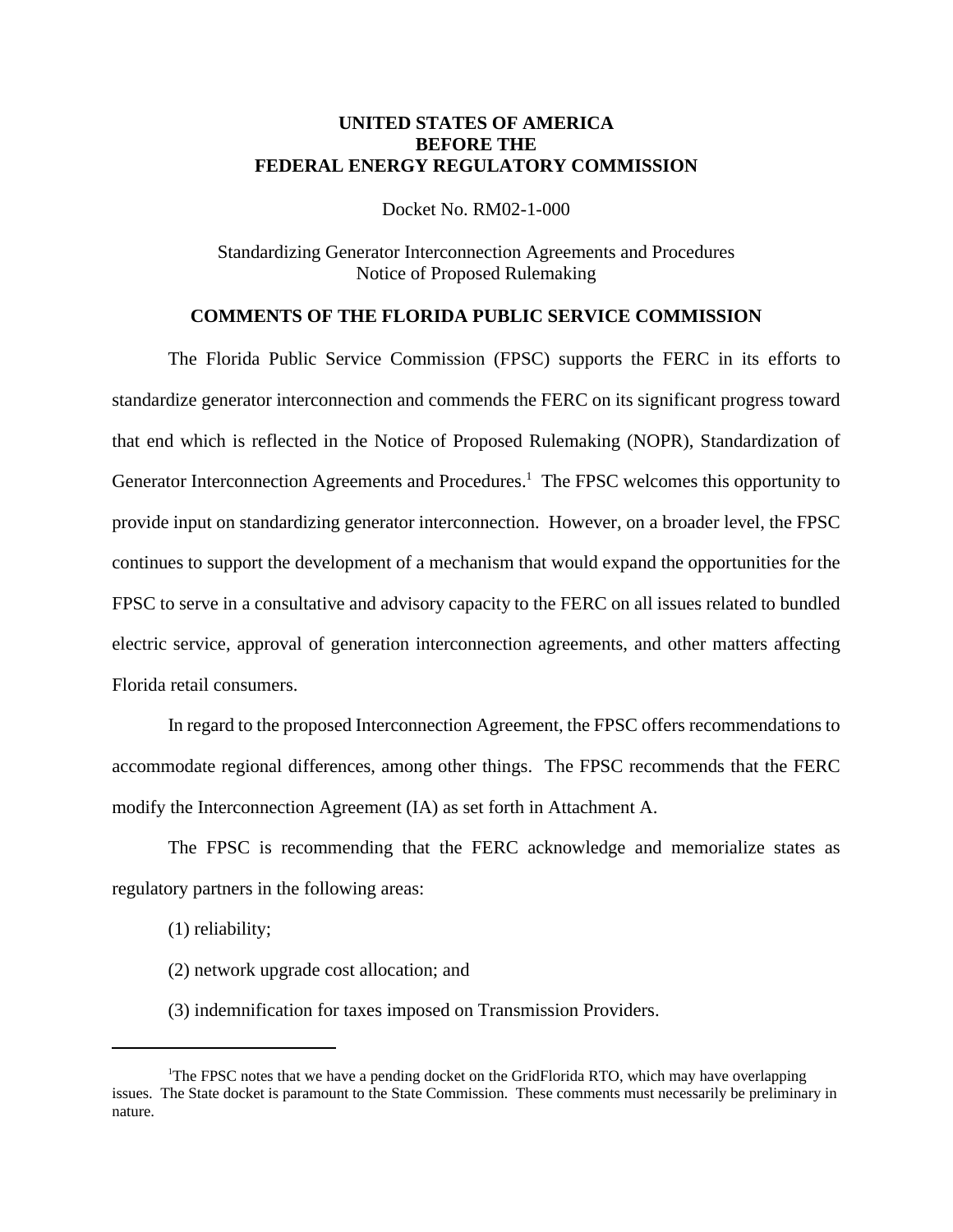The FPSC is also recommending that any unrefunded amounts paid by Generators for network upgrades be retained by a Transmission Provider after ten years from the date the network upgrades are placed in service.

Finally, the FPSC is recommending a period for NOPR reply comments to allow for a more thorough analysis of the queuing issue and the issues surrounding Network Resource Interconnection Service before final adoption of the rule.

#### **Regulatory Partnership**

Although the IA and the Interconnection Procedures (IP) do not explicitly accommodate regional differences, the FERC gives recognition to the legitimacy of such differences. On page 16 of the NOPR, FERC states that,

> While the Transmission Providers, state regulators and others may have raised legitimate concerns regarding regional differences, they have not specifically identified the modifications that need to be made to the IA and IP to accommodate these differences. In some instances, parties have raised concerns that are outside the standard terms and conditions of the NOPR IA and IP. The Commission proposes to adopt the approach used in Order No. 888: however, if commenters identify legitimate concerns about a need for regional variations in specific provisions in the NOPR IA and IP, the Commission will consider revisions to these provisions that would permit regional variations as appropriate.

#### *Reliability*

As we have pointed out in our comments of January 8, 2001, states have engaged in various approaches to maintaining reliability in response to state-specific circumstances. For instance, in Peninsular Florida the utilities have developed a sophisticated system that is responsive to being vulnerable to a separation of the transmission system from the rest of the interconnected grid. Within this system, generator tripping points are coordinated with a scheme of load under-frequency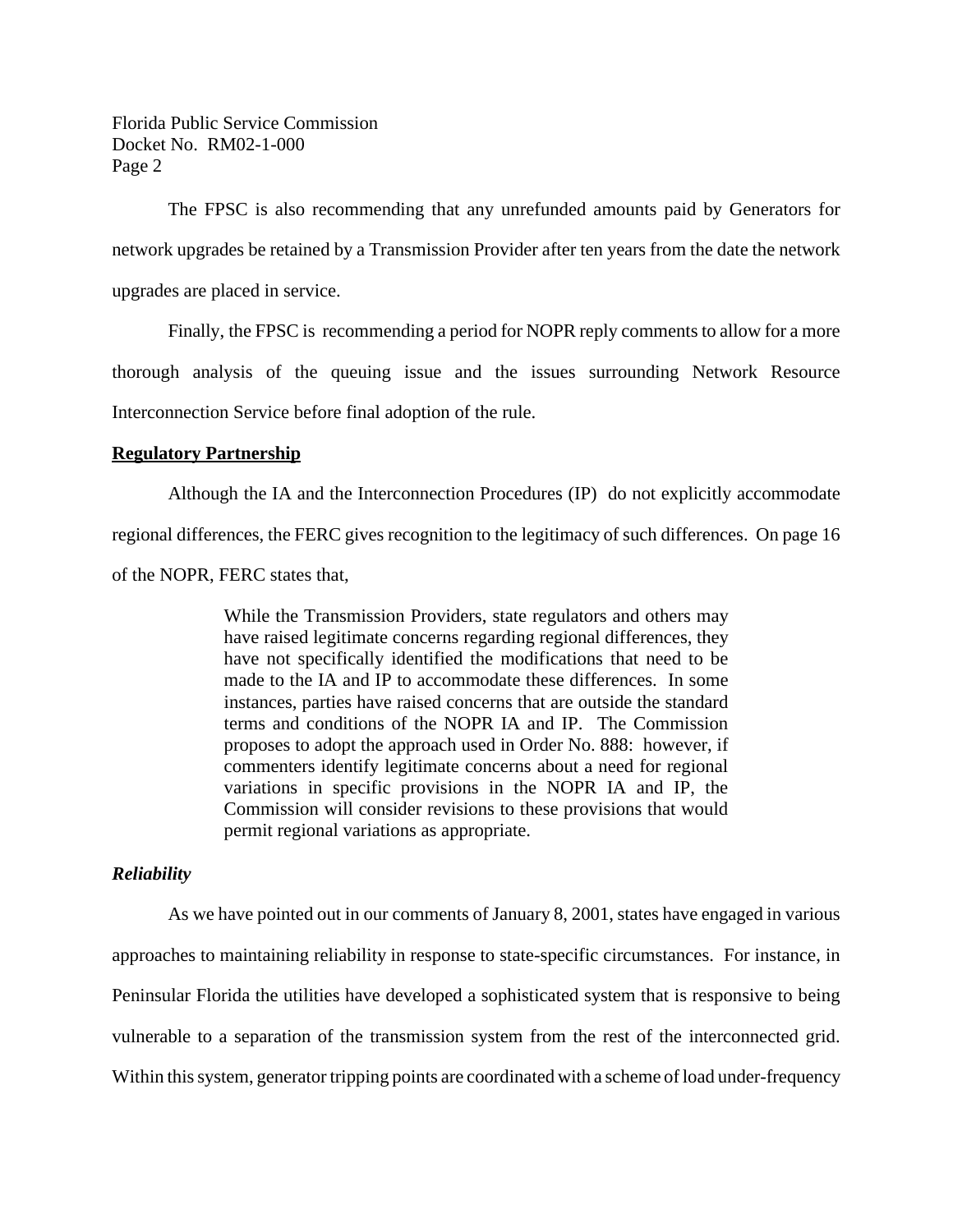relaying. Thus, reliability is enhanced by preventing premature tripping of generators which, in turn, could result in possible statewide blackouts.

Section 9.7.3 of the IA provides an example of how reliability would be enhanced in Florida if the FERC were to acknowledge and memorialize state commissions as regulatory partners. As the section currently reads, it does not adequately set forth the requirements that would perpetuate the sophisticated system that is already in place.

As set forth in Attachment A, the FPSC is recommending that, for states with statutory requirements to plan, develop and maintain a coordinated electric power grid, the parties to the IA be subject to any modifications to the IA which are ordered by the state commission concerning reliability. By acknowledging and memorializing state commissions as regulatory partners on matters concerning reliability, FERC can facilitate states' efforts to fulfill their statutory requirements to plan, develop, and maintain a coordinated electric power grid throughout their state.<sup>2</sup> FERC can also promote competition by fostering a well managed, well functioning and coordinated grid.

## *Network Upgrade Cost Allocation*

Contained on page 3 of the NOPR are the issues that need to be resolved to properly implement an interconnection agreement. Included on the list are how to allocate costs and benefits and how to assign cost responsibility of system upgrades for interconnection. The FPSC believes that there can be some serious drawbacks to states with "bundled" retail service to socialize interconnection upgrade costs, as proposed.

<sup>2</sup>For instance, Florida has "grid bill authority" as set forth in Sections 366.04, 366.05, and 366.055, F.S.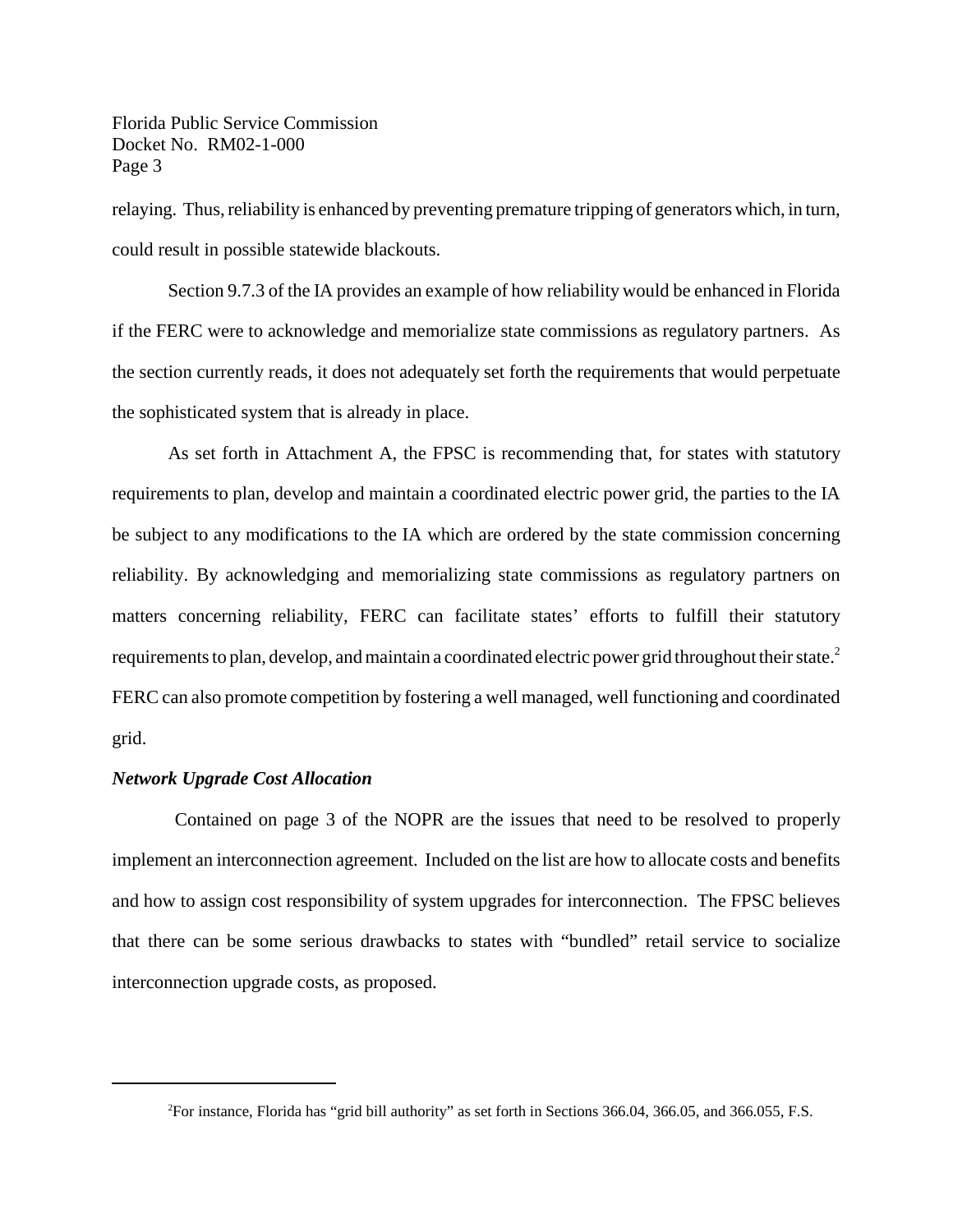**Timeliness of FPSC Request.** Through a series of cases dating back to Public Service Company of Colorado and through more recent cases involving Tampa Electric and Florida Power & Light, the FERC has developed itsincipient policy with respect to who pays and what is allocated. Along the way FERC has eliminated nearly all aspects of the "but for" test and through these cases has socialized interconnection costs to all users of the transmission system. Even though the NOPR expresses that proper implementation includes making an overt decision as to how to allocate costs and benefits and how to assign cost responsibility, there is no direct attention paid to these issues.

The FPSC believes that this is the opportune time for the FERC to re-examine its current cost assignment procedures with respect to interconnection facilities upgrades. Historically, when a generator (an incumbent or an independent) interconnected to the transmission system, that generator, in most cases, would be serving load of the incumbent utility. This incumbent utility was generally a transmission provider or was serving load for transmission customers of that utility. Thus, there was an approximate nexus of those causing the interconnection upgrades and those receiving the benefits. The advent of multi-regional and multi-state RTOs is likely to significantly exacerbate the problems created by the current cost assignment model being used by the FERC.

The FPSC strongly urges that the FERC follow its own directive to consider how to allocate costs and benefits and how to assign cost responsibility in order to properly implement standardization of generator interconnection agreements and procedures. The FPSC is recommending offering an option to states with bundled retail service to allocate certain network interconnection upgrade costs. Due to the unique features of this proposal, the FPSC believes that Generators can continue to receive credits which can help encourage their market participation. At the same time, costs can be properly allocated in order to reap the benefits that emanate from properly tracking cost causality.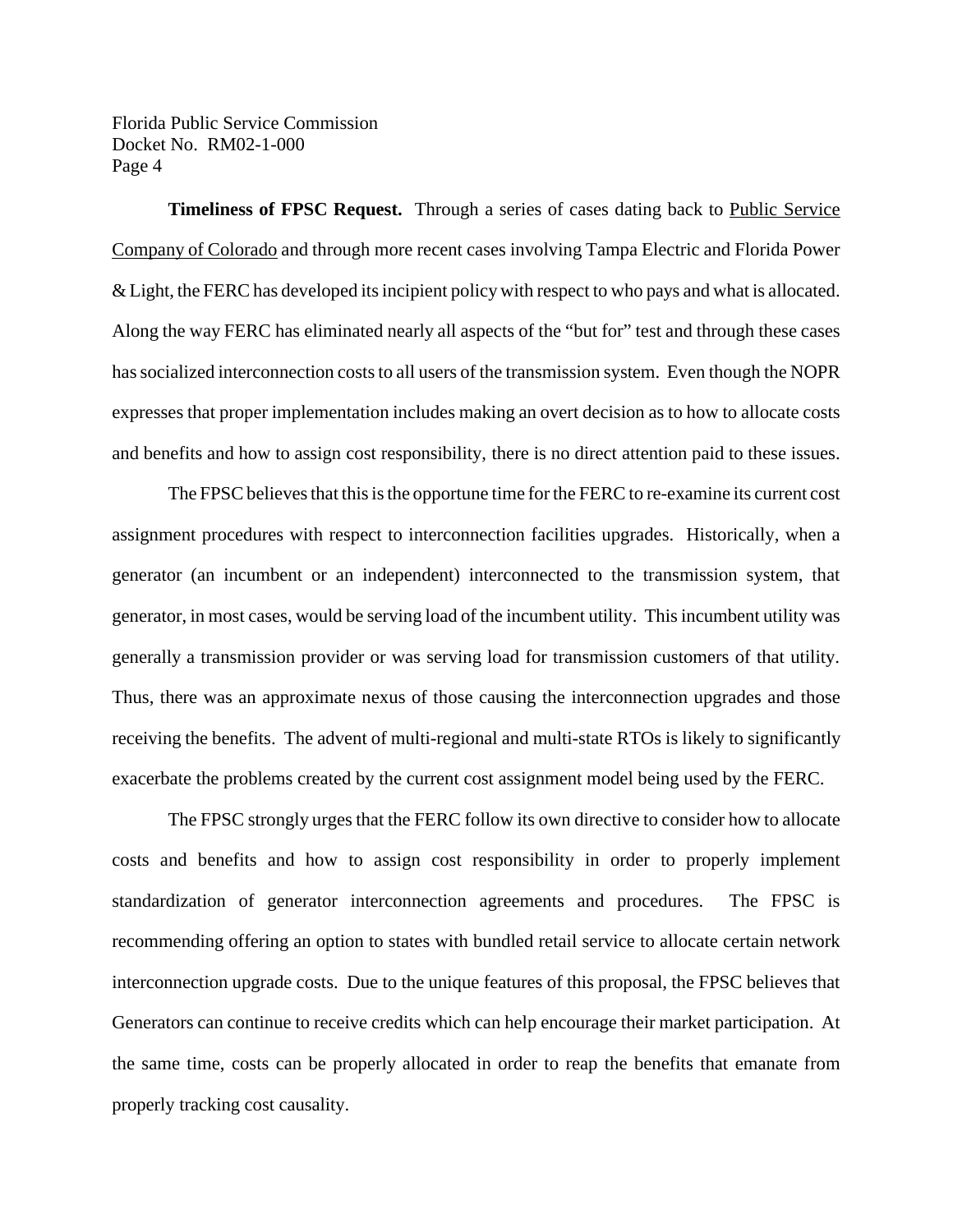**Drawbacks of Cost Socialization.** As was stated in our comments of January 8, 2002, in the instant docket, the FPSC continues to be concerned that the socialization of interconnection upgrade costs, as proposed, may provide a perverse incentive to locate generating units in places where the overall costs for fuel delivery, transmission, and other associated power plant costs, are not minimized. If plants are not located in the most efficient manner, costs to retail customers will increase unnecessarily.

The FPSC is concerned with the equity impacts of the elimination of direct cost assignments for facilities. One instance where there is a potential equity impact is where retail electric service is bundled. Another instance, can be drawn directly from Article 4, Scope of Service of the Standard Generator and Operating Agreement, of the NOPR. This agreement defines two types of interconnection services - Energy Resources (ER) and Network Resources (NR). In this instance the equity impacts may have a large financial consequence.

The problem with equity impacts arises with the NR service level. Section 4.1.2.1 of the Interconnection Agreement reads,

The Transmission Provider must conduct the necessary studies a*nd construct the Network Upgrades needed to integrate the Facility (1) in a manner comparable to that in which the Transmission Provider integrates its generating facilities to serve native load customers;* or (2) in an ISO or RTO with market based congestion management in the same manner as all other Network Resources.<sup>3</sup> [emphasis added]

This requirement under the NOPR appears to create an open checkbook allowing all generators to ask for the highest level of interconnection service knowing that these costs will be borne by all users of the system. Florida has a statutory requirement to add transmission lines that

<sup>&</sup>lt;sup>3</sup>The FPSC recognizes a further confusing result of this section. While the Transmission Provider is required to construct to a Network Resource designation level, the NOPR states that this does not mean that the generator must be designated a network resource in the future. This requires a standard of service be constructed that in fact may never be requested.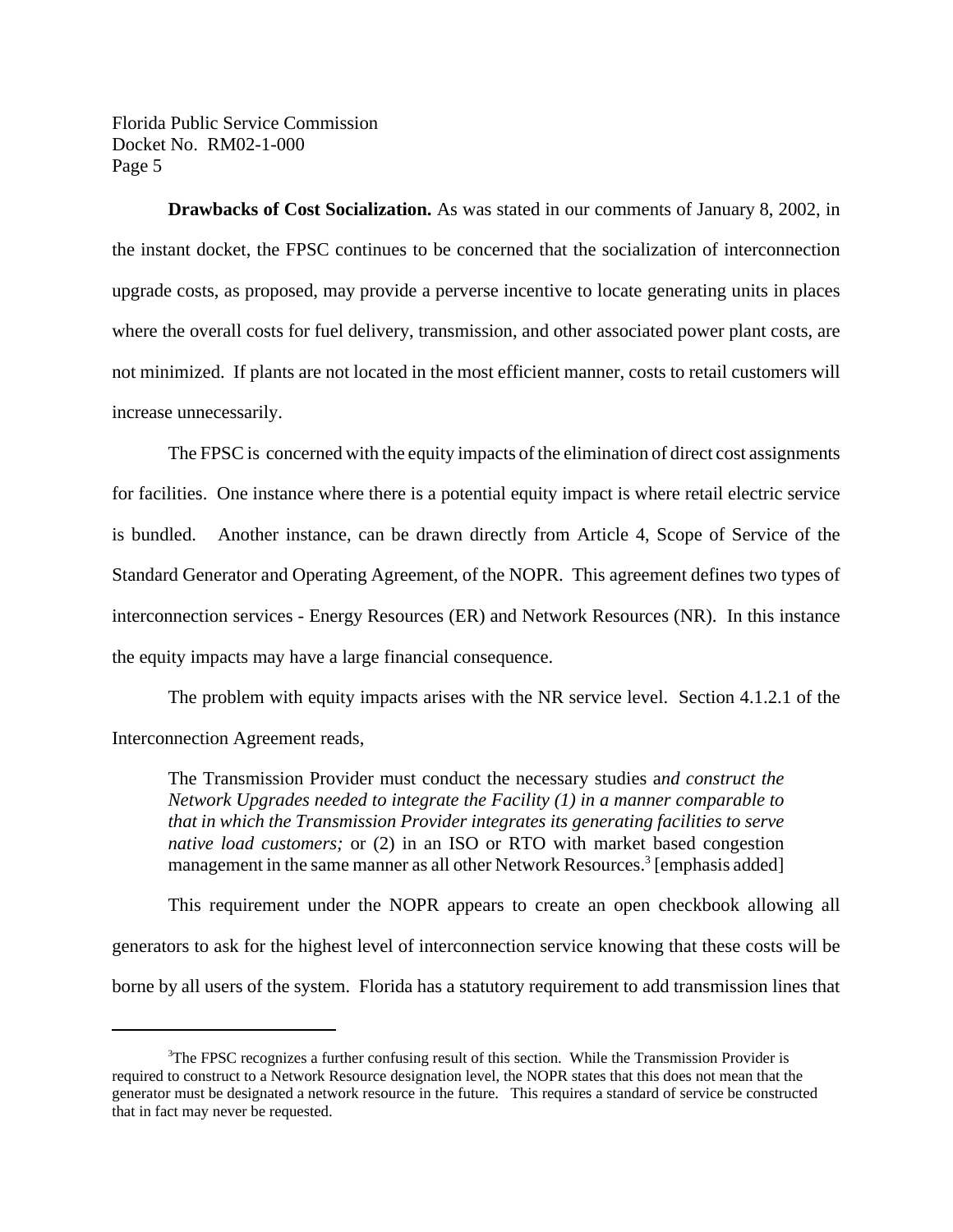meet a least-cost planning criteria. The FPSC is concerned that this proposal would violate such practices.

It is possible that these costs will be significant. Section 4.1.2.1, as written, could potentially require the Transmission Provider to construct extensive transmission backbone facilities that would permit the generator to be designated a Network Resource. In essence, except for the up-front outof-pocket costs paid by the generator which will be reimbursed through the credit, the generator can request premium interconnection service knowing that they will be fully reimbursed for such upgrades. An unintended consequence of this NOPR could be that transmission facilities are over built to the point that customers are not benefitted.

Although there are several states that have instituted retail competition, there are many states in which that action has not yet been taken. The FPSC is most concerned about the equity impacts in states with bundled retail service. In these instances, the socialization of network upgrade costs has the greatest potential of being disproportionately borne by those customers that are receiving minimal benefits.

Any benefits of competition, whether they be in the electric industry or elsewhere, arise mainly from cost causers paying their fair share. All else being equal, proper price signals are always preferable to costs being spread indiscriminately.

**FPSC Recommendation.** The FPSC recommends that the FERC allow states with bundled retail service to have the opportunity to ensure that system upgrade costs are properly allocated. Because Florida, as well as other states, has jurisdiction over retail rates, the state commission has the ability to address issues such as cost separation, allocation and socialization. Therefore, to promote effective wholesale competition, it is advisable for the FERC to acknowledge and memorialize states as regulatory partners on matters pertaining to network upgrade cost allocation.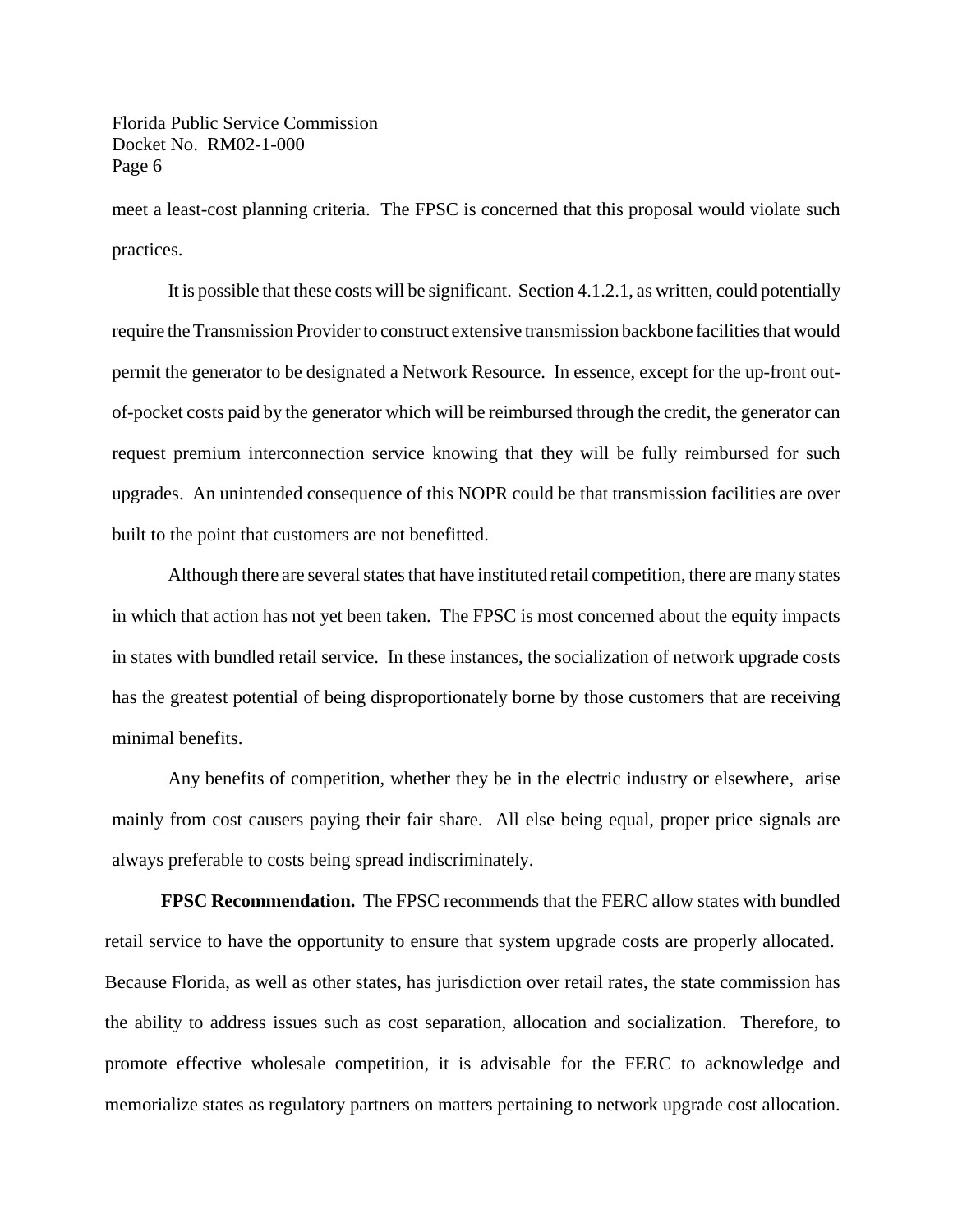Consistent with the FPSC's endorsement of an ongoing consultative and advisory role for state commissions, the FPSC urges the FERC to institute a consultative process for receiving and incorporating recommendations by states with bundled electric service into the development of FERC approved transmission rates.

In the context of a FERC filing for changes in rate schedules by a Transmission Provider operating in a state with bundled retail service, the respective state commission should be acknowledged as appropriately recommending network upgrade cost responsibility allocationsto the FERC. The purpose of these allocations would be to set customer-specific transmission delivery service rates that more closely track cost causality. The FERC would institute a consultative process for receiving and incorporating the state recommendations into the development of approved transmission rates. In no instance shall the total amount (total revenue requirement) designed to be collected in transmission rates be modified as a result of using state commission cost responsibility allocations.

By properly allocating the costs to the wholesale customers, the Generators can still receive credits which can help encourage their market participation while the proper market signals can be preserved.

If the FERC is unwilling to adopt the recommended findings in Attachment A, the FPSC recommends that instead of eliminating the "but for" test, it be reinstated in states where electric service is still bundled. The alternative recommendation is that the "but for" test would be in existence until such time that unbundling occurs.

#### *Indemnification for Taxes Imposed on Transmission Providers*

In Section 5.14.3 of the IA, the FERC addresses the uncertainty surrounding whether contributions by Generators to Transmission Providers in connection with interconnection and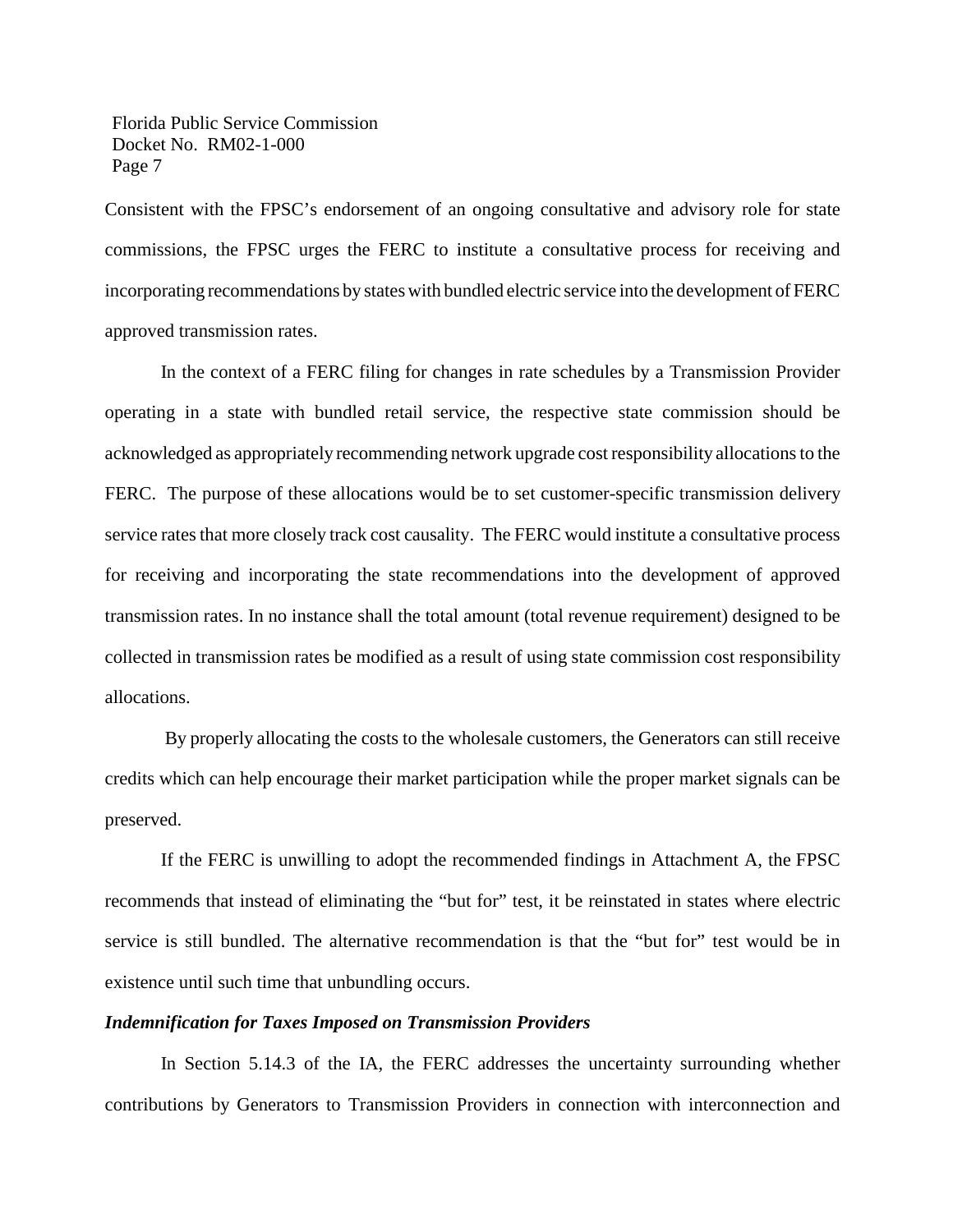network facility construction will be considered non-taxable by the IRS. The FERC includes language in the IA that provides Transmission Providers with a generator reimbursement obligation in the form of an indemnification.

There appears to be some ambiguity in the last sentence of Article 5.14.3. The FPSC does not understand what the FERC intended by the clause that begins ". . . provided however, that Transmission Provider may require Generator to provide security . . . ." Our confusion starts with the beginning part of the sentence which seems to point to instances in which gross-up are allowed to be included in the amounts charged. We cannot discern how both grossing up the amount charged and requiring securitization at the same time makes sense. A clarification would be appreciated.

In some instances, for certain Generators and certain Transmission Providers, an indemnification will be enough to guarantee that retail ratepayers will not bear the ultimate responsibility for paying for this. For other Generators, an indemnification may not be adequate. Letters of credit, parental involvement or other forms of guarantees may be required to adequately protect retail ratepayers from becoming the default responsible party.

Because this has elements of a local issue with local consequences, the FPSC recommends that the indemnification treatment in the IA be subject to further review by the state, on a case by case basis, in the event that the Transmission Provider petitions the state commission for a more stringent standard (See Attachment A). The state should be able to best judge the acceptable risk to the ratepayer and weigh it against the harms of placing a more stringent financial requirement on the Generator.

#### **Treatment of Unrefunded Amounts Paid by Generators for Network Upgrades**

In Section 11.4.1 of the IA, the FERC addresses the treatment of unrefunded amounts paid by Generators for network upgrades. The FERC proposal includes the Transmission Provider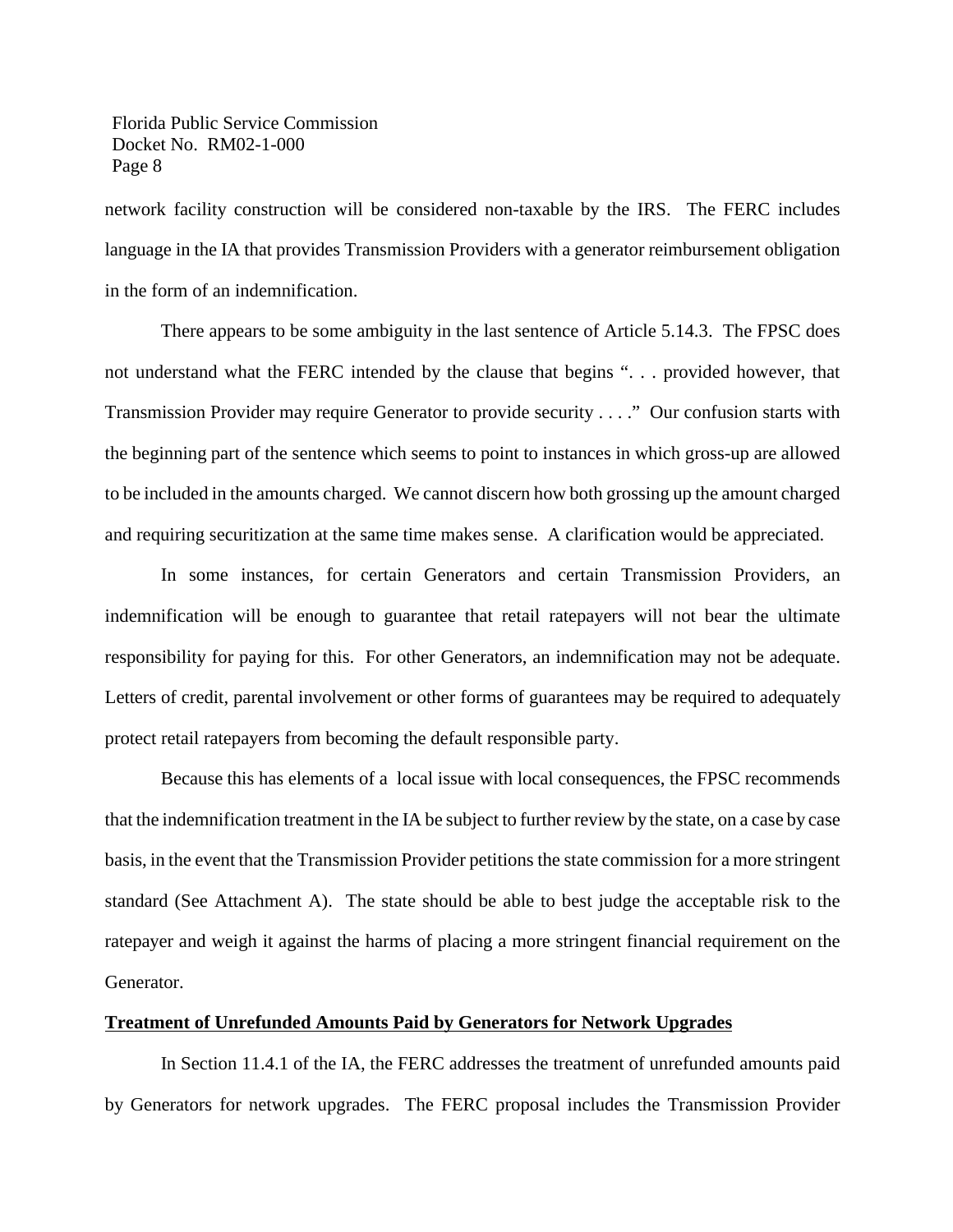refunding all unrefunded amounts 5 years from the date the Network Upgrades are placed in service. The FPSC's modification of this section would change the 5 years to 10 and shift the risk to the Generator by requiring them to forego any unrefunded monies. The FPSC believes that this treatment is more appropriate because it recognizes that it can be reasonable to expect the pay back of this investment to take longer than 5 years and that the ultimate responsibility for the risk should lie with the Generator.

### **NOPR Reply Comments**

Prior to the issuance of the NOPR, the FERC indicated that interconnection pricing issues would be addressed in a subsequent rulemaking. The FPSC strongly supports the FERC's decision to addressinterconnection pricing issues at thistime because clearly, interconnection products, terms, and conditions cannot be divorced from the underlying pricing assumptions.

At the time the NOPR was being developed, many participants apparently did not fully explore the resolution of some issues because of a concern about violating the FERC's "non-price directive." One such issue may be queuing as discussed below. Solutions to the fundamental issues surrounding queuing are not fully fleshed out in the NOPR even though the queuing procedures are critical to the success of competition.

The queuing procedures in the NOPR perpetuate many uncertainties. For instance, in Section 4.4.5 of the IP, extensions of less than three cumulative years are not considered material. However, extending the commercial operation date for a Generator that is higher up in the queue may lead to the need for restudies for the Generators that are lower down in the queue. Thus, the number of times a Generator can be required to "buy" a study seems to be open-ended.

Extending these commercial operation dates can also cause Generators' network upgrade cost calculations to vary for significant periods of time without ever "locking in" until the Generator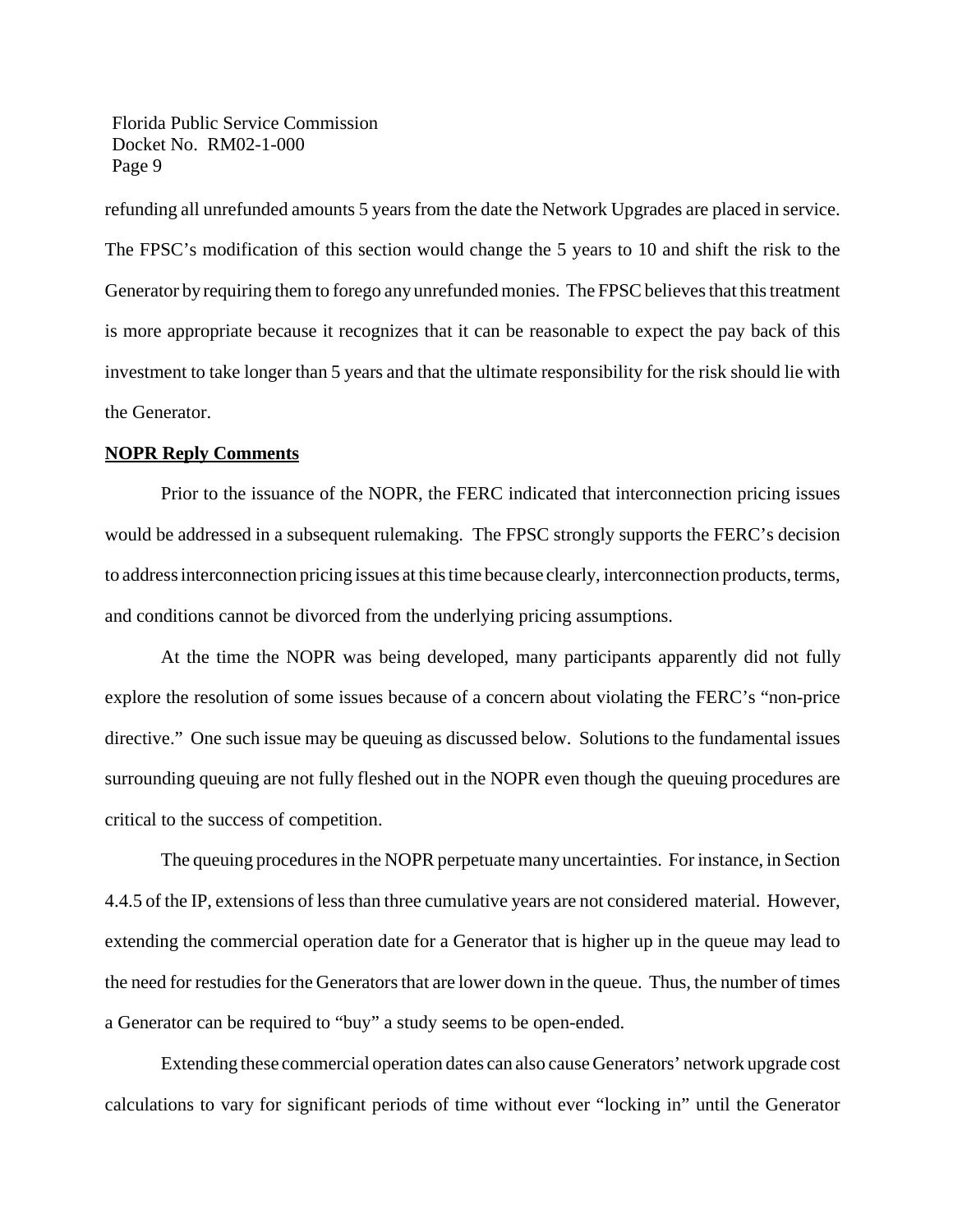moves to the top of the queue. These uncertainties could undermine the financial viability of Generators' projects and inadvertently cause a barrier to entry.

Because the queuing issue has not been fully explored up to this point (due to perceptions of it possibly being intertwined with pricing issues) and because of its importance, the FPSC expects that the parties will more fully address this issue in the current comment period. Therefore, it would be very helpful to add a round of reply comments to allow for a thorough analysis of any proposed refinements to the queuing procedure before final adoption of the rule.

Another area, Network Interconnection Service, is likely to be addressed by the comments and would benefit from an additional round of input to the FERC. There is at least one very important question about this new type of service which has yet to be addressed: What assumptions are to be used in the Interconnection Study of this kind of service? In other words, which generators or combinations of generators would appropriately be backed down in order to calculate what upgrades would be needed at times of peak or otherwise? Depending on the assumptions used in the studies, there may be a potential for overbuilding the transmission system when upgrades are made to allow every Generator to reach every delivery point with its maximum output.

In the event that the parties set forth their positions regarding the issues surrounding Network Interconnection Service, the FPSC would appreciate a reply comment period. The FPSC would like the opportunity to be able to intelligently weigh-in on whether there is a serious potential for overbuilding the transmission system and if so, what to do about it. At this point, the FPSC believes that there is not enough information available to make an informed judgement.

#### **Conclusion**

The FPSC is urging the development of a mechanism that would expand the opportunities for the FPSC to serve in a consultative and advisory capacity to the FERC on all issuesrelated to bundled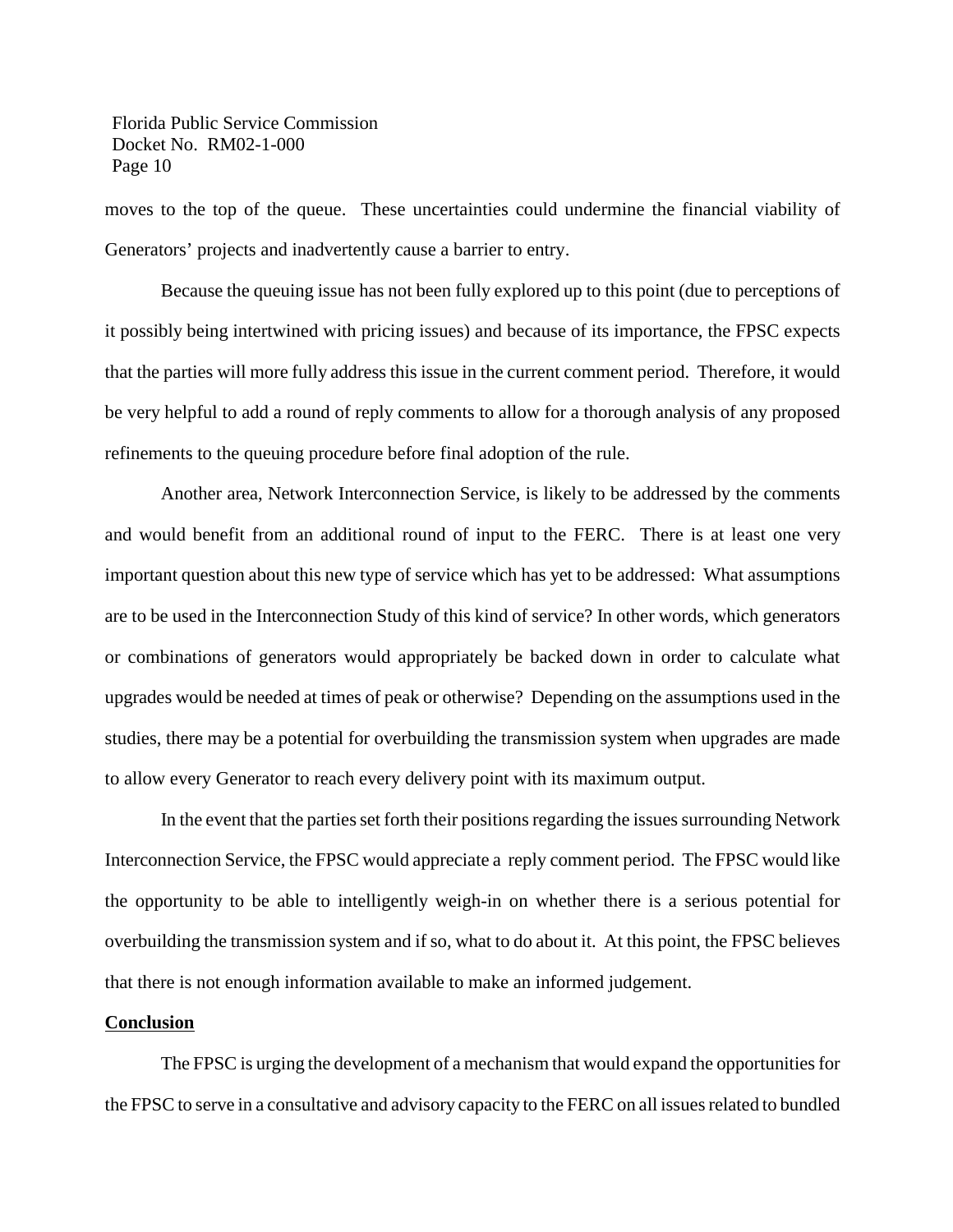electric service, approval of generation interconnection agreements, and other matters affecting Florida retail consumers. The FPSC is specifically promoting the adoption of such a process to accommodate state commission input on the important issue of cost allocation of interconnection upgrades in states where electric service remains bundled.

The FPSC is also recommending that the FERC accommodate regional differences by acknowledging and memorializing states as regulatory partners in the areas of reliability and indemnification for taxes imposed on Transmission Providers. We believe that by embracing state commissions as partners, FERC can fortify its efforts to promote competition while giving recognition to the importance of reliability, efficiency and fairness.

The FPSC is also recommending that the FERC recognize that it is reasonable to expect the payback of the interconnection upgrade investment to take as much as ten years and that the ultimate responsibility of the risk should be borne by the Generator.

Finally, the FPSC is recommending a period for NOPR reply comments before final adoption of the rule. In this way, the FERC can ensure that the full ramifications of at least the queuing and the Network Resource Interconnection Service issues have been thoroughly analyzed before final action is taken.

The FPSC continues to support the FERC in its endeavor to standardize generator interconnection agreements and procedures although the FPSC has reservations concerning the socialization of network interconnection upgrade costs in bundled retail states. While the FPSC questions the wisdom of codifying a policy that socializes these costs among the general body of ratepayers who did not directly cause the costs, the FPSC offers a unique compromise in which states with bundled retail service could review the cost allocation matter and provide input to the FERC. On this matter as well as others, we hope our comments will assist the FERC in its efforts to identify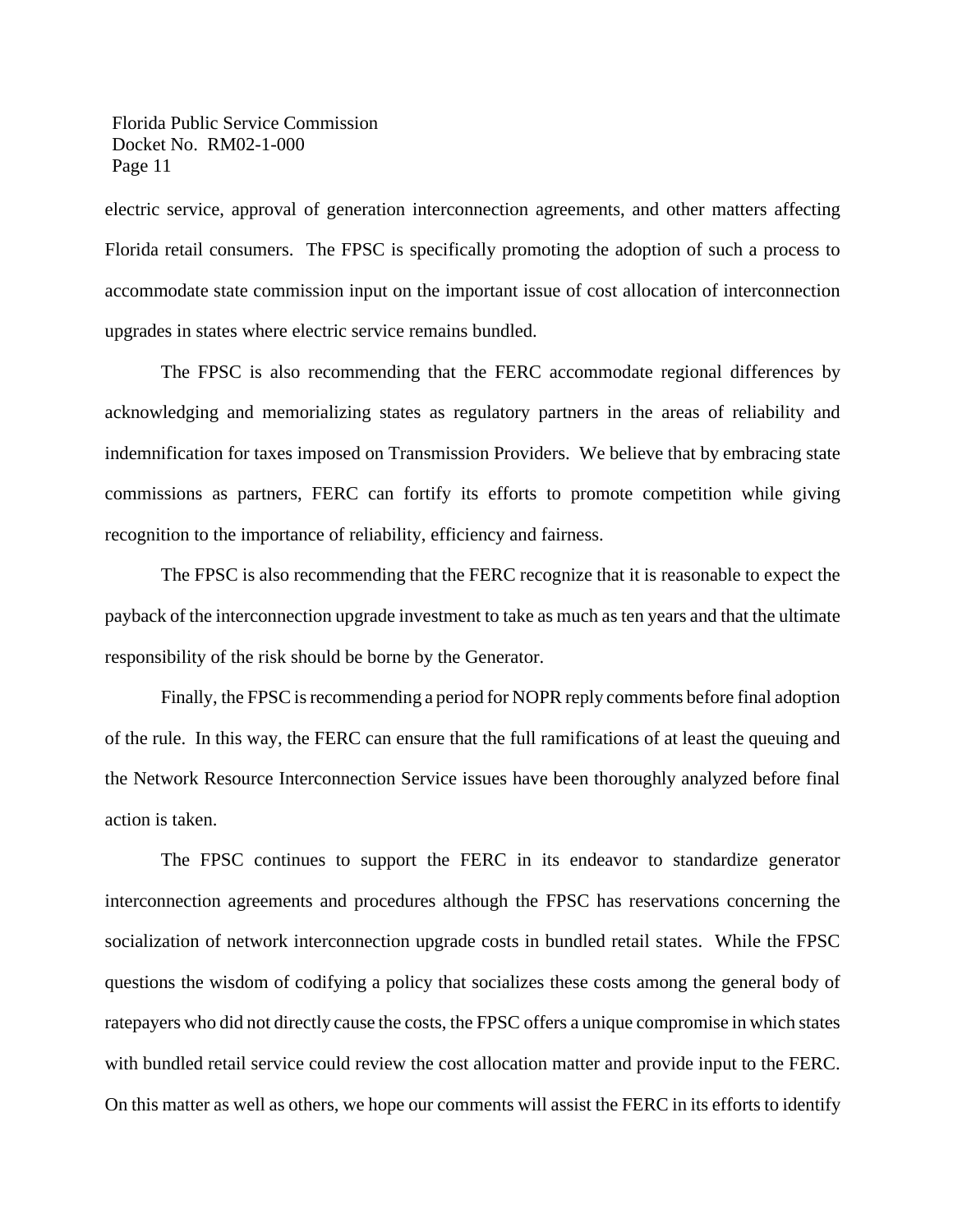pro-competitive methods to address the unique needs of states and regions. We continue to value

working with FERC in a collaborative manner on these and other important issues.

Respectfully submitted,

/ s /

Cynthia B. Miller, Esquire Bureau of Intergovernmental Liaison

DATED: June 14, 2002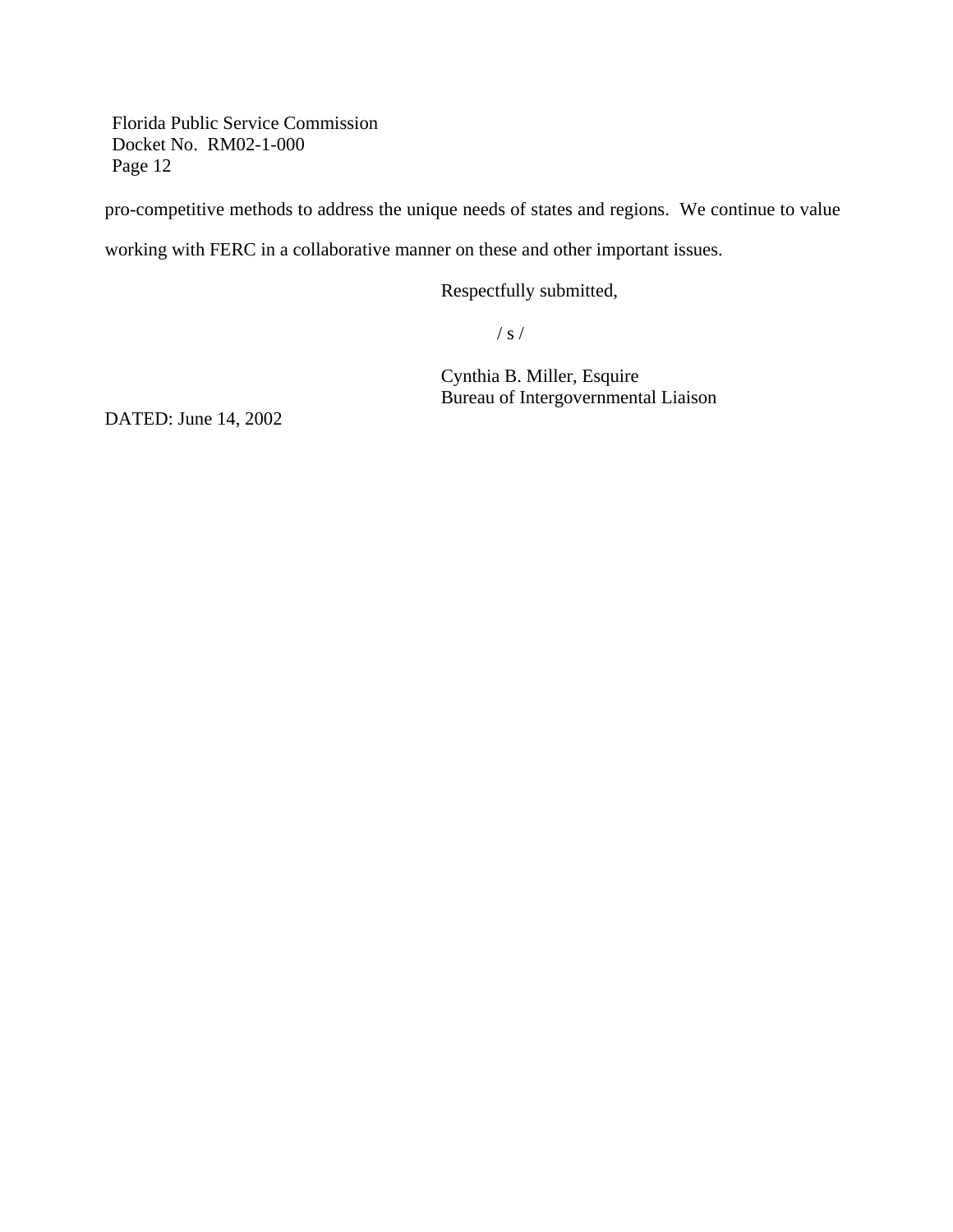## **- Proposed Modifications to the NOPR IA -**

# **ARTICLE 3. REGULATORY FILINGS**

- **3.1 Filing**. The Transmission Provider shall file this Agreement (and any amendment hereto) with the state commission within which transmission service is provided and with any other appropriate Governmental Authority, if required. In states with statutory requirements to plan, develop, and maintain a coordinated electric power grid, the parties to this Agreement shall be subject to any modifications to the Agreement which are ordered by the state commission concerning reliability. In addressing reliability issues, states should give due consideration to the guidelines of the appropriate reliability council.
	- **3.1.1 Confidentiality.** Any information related to studies for interconnection asserted by Generator to contain competitively sensitive commercial or financial information shall be maintained by the Transmission Provider and identified as "confidential" under seal stating that Generator asserts such information is Confidential Information and has requested such information be kept under seal. If requested by the Transmission Provider, Generator shall provide the Transmission Provider, in writing, with the Generator's basis for asserting that the information referred to in this Article 3.1 is competitively sensitive information, and the Transmission Provider may disclose such writing to the appropriate Governmental Authority. Generator shall be responsible for the costs associated with affording confidential treatment of such information.
	- 3.1.2 **Cooperation.** If the Generator has executed this Agreement, or any amendment thereto, the Generator shall reasonably cooperate with Transmission Provider with respect to such filing and to provide any information reasonably requested by Transmission Provider needed to comply with applicable regulatory requirements. If the Generator has executed this Agreement or any amendment thereto, unless the Parties agree otherwise, Generator shall not protest the filing of this Agreement or any amendment which Generator executed.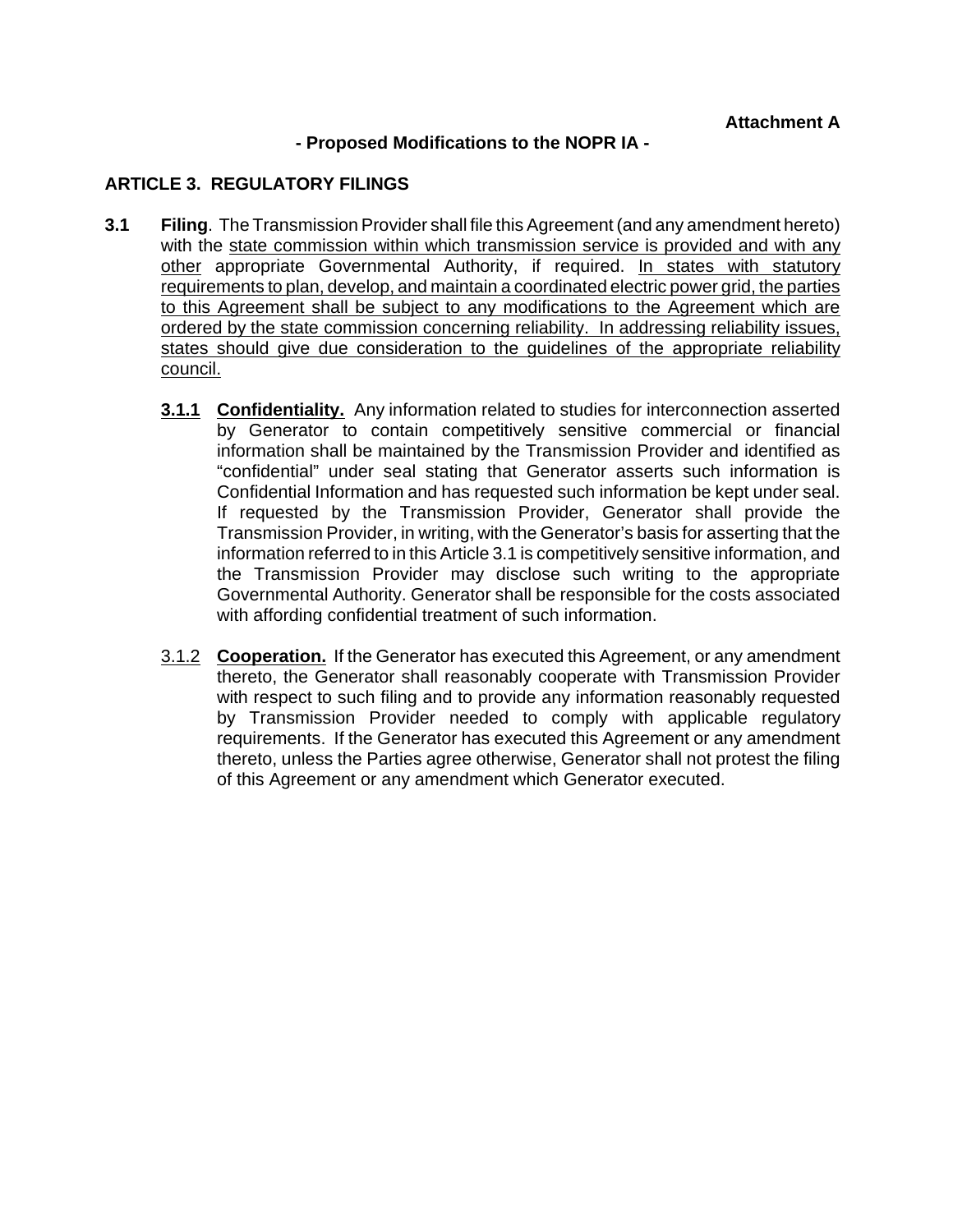# **Attachment A - Proposed Modifications to the NOPR IA (Continued)**

# **11.4 Transmission Credits**.

- **11.4.1 Refund of Amounts Advanced for Network Upgrades**. Generator shall be entitled to a cash refund, equal to the total amount paid to Transmission Provider for the Network Upgrades, including any tax gross-up or other tax-related payments, and not refunded to Generator pursuant to Article 5.14.7 or otherwise, to be paid to Generator on a dollar-for-dollar basis, as payments are made under the Transmission Provider Tariff for transmission services with respect to the Facility. Notwithstanding the foregoing, Transmission Provider shall refund all amounts paid by Generator for the Network Upgrades, together with interest, within five (5) years from the date the Network Upgrades are placed in service, so long as Transmission Provider continues to receive payments for transmission service with respect to the Facility during such period. Any amounts paid by Generator for the Network Upgrades and unrefunded after ten years from the date the Network Upgrades are placed in service shall be retained by Transmission Provider. Any refund shall include interest calculated in accordance with the methodology set forth in FERC's regulations at 18 C.F.R. §35.19a(a)(2)(ii) from the date of any payment for Network Upgrades through the date on which the Generator receives a refund of such payment pursuant to this subparagraph. Generator may assign such refund rights to any person.
- **11.4.2 Allocation of Network Upgrade Costs.** In the context of a FERC filing for changes in rate schedules by Transmission Provider operating in a state with bundled retail service, the respective state commission may recommend network upgrade cost responsibility allocations to the FERC. The purpose of these allocations is to set customer-specific transmission delivery service rates that more closely track cost causality. The FERC shall institute a consultative process for receiving and incorporating the state recommendations into the development of approved transmission rates. In no instance shall the total amount (total revenue requirement) designed to be collected in transmission rates be modified as a result of using state commission cost responsibility allocations.
- **11.4.2**3 **Reservation of Rights.** Notwithstanding any other provision of this Agreement, nothing herein shall be construed as relinquishing or foreclosing any rights, including but not limited to firm transmission rights, capacity rights, transmission congestion rights, or transmission credits, that the Generator, shall be entitled to, now or in the future under any other agreement or tariff as a result of, or otherwise associated with, the transmission capacity, if any, created by the Network Upgrades, including the right to obtain refunds or transmission credits for transmission service that is not associated with the Facility.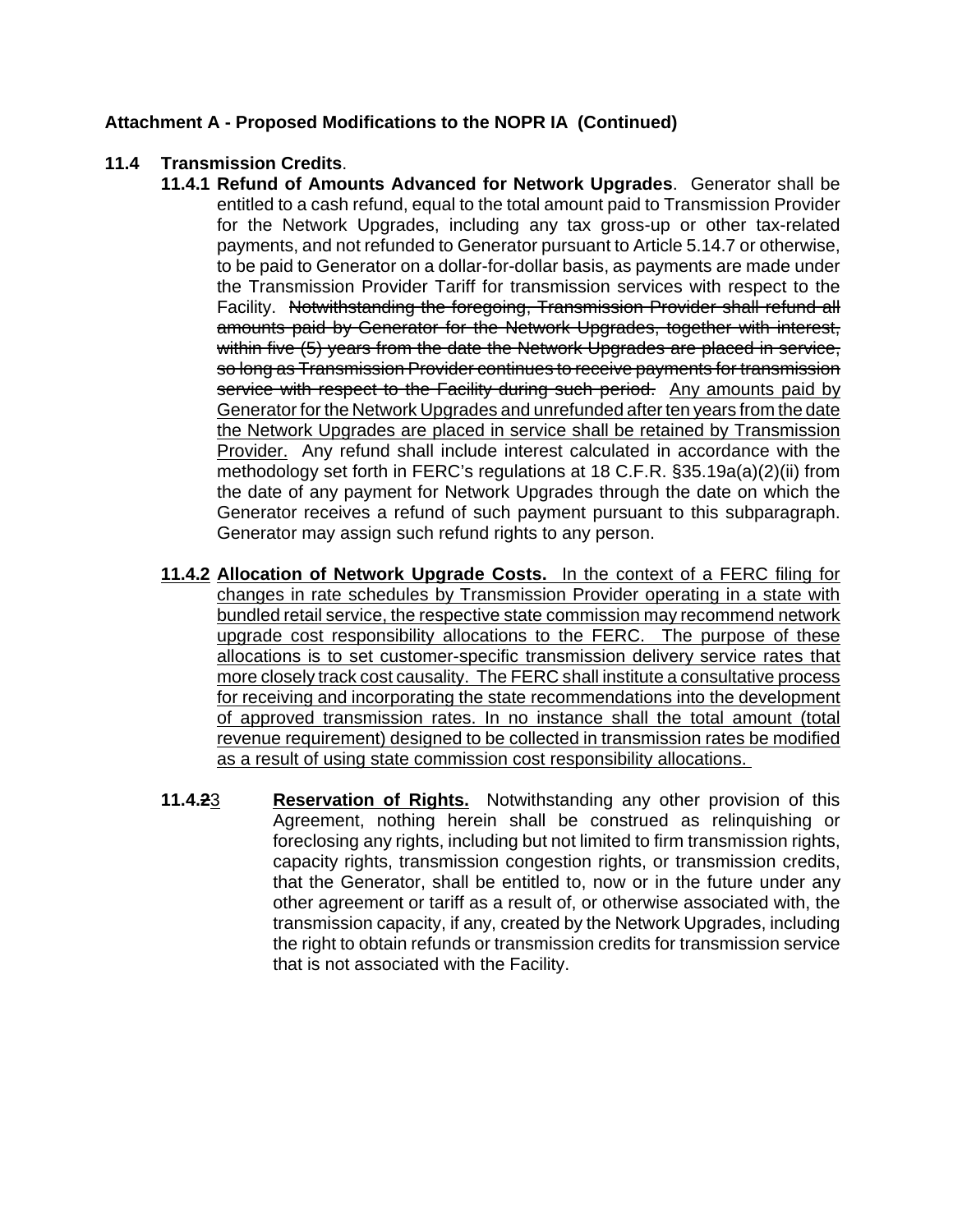# **Attachment A - Proposed Modifications to the NOPR IA (Continued)**

# **ARTICLE 5. INTERCONNECTION FACILITIES ENGINEERING, PROCUREMENT, AND CONSTRUCTION**

**5.14.3 Indemnification for Taxes Imposed Upon Transmission Provider.** Notwithstanding Article 5.14.1, Generator shall protect, indemnify and hold harmless Transmission Provider from income taxes imposed against Transmission Provider as the result of payments or property transfers made by Generator to Transmission Provider under this Agreement, as well as any interest and penalties, other than interest and penalties attributable to any delay caused by Transmission Provider. On a case-by-case basis, Transmission Providers shall be afforded the opportunity to contest the financial adequacy of indemnification by petitioning the state commission within which the Generator requesting interconnection is located. State commissions may make findings regarding the appropriate form(s) of security in proceedings that afford all affected parties the benefits of due process. Transmission Provider shall not include a gross-up for income taxes in the amounts it charges Generator under this Agreement unless (i) Transmission Provider has determined, in good faith, that the payments or property transfers made by Generator to Transmission Provider should be reported as income subject to taxation or (ii) any Governmental Authority directs Transmission Provider to report payments or property as income subject to taxation; provided, however, that Transmission Provider may require Generator to provide security, in a form reasonably acceptable to Transmission Provider (such as a parental guarantee or a letter of credit), in an amount equal to Generator's estimated tax liability under this Article 5.14. Generator shall reimburse Transmission Provider for such taxes on a fully grossed-up basis, in accordance with Article 5.14.4, within thirty (30) Calendar Days of receiving written notification from Transmission Provider of the amount due, including detail about how the amount was calculated.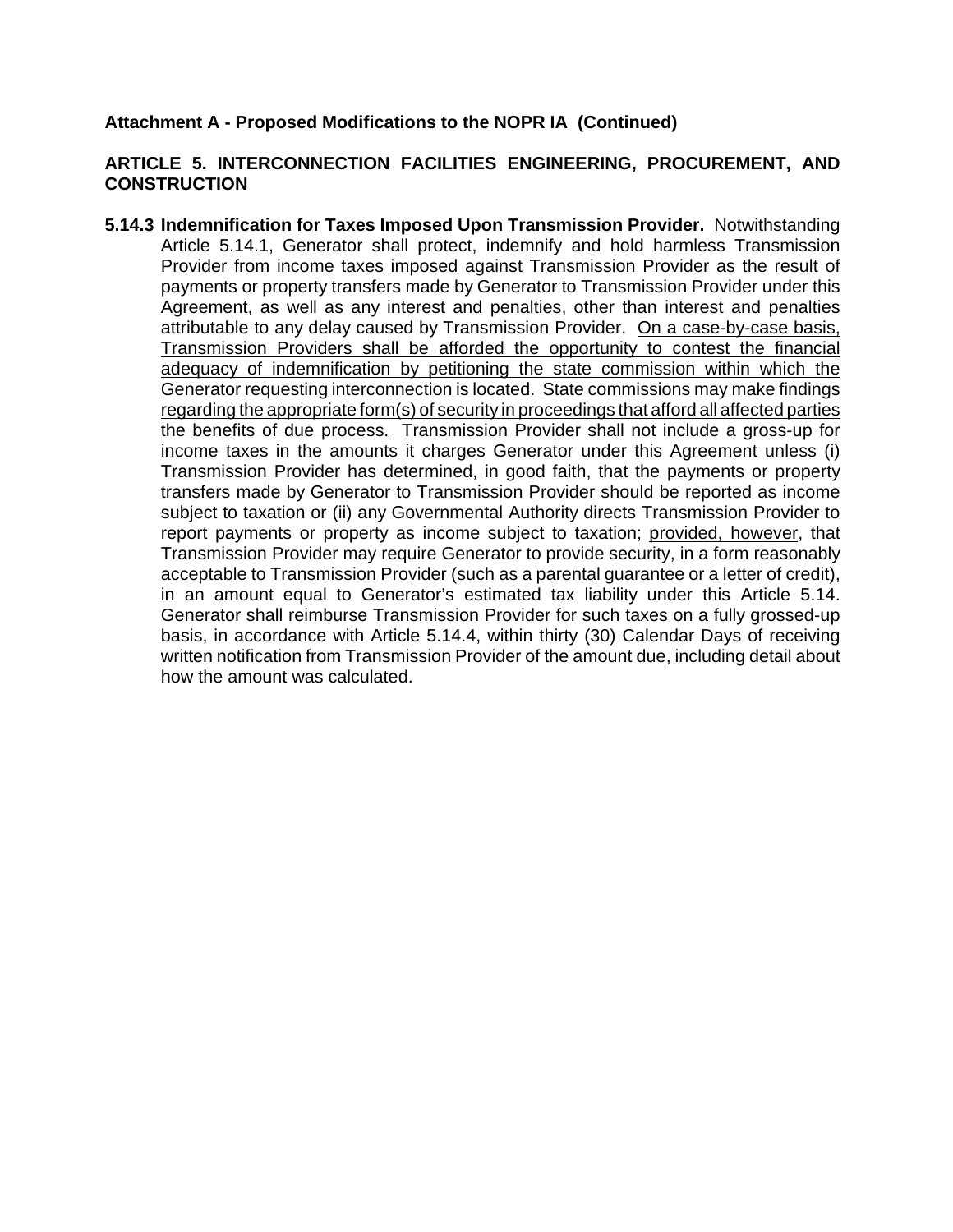## **UNITED STATES OF AMERICA FEDERAL ENERGY REGULATORY COMMISSION**

Standardizing Generator Interconnection Agreements and Procedures  $\lambda$ 

) Docket No. RM02-1-000

## **CERTIFICATE OF SERVICE**

I HEREBY CERTIFY that the foregoing Comments of the Florida Public Service

Commission will be sent by U.S. Mail to all parties on the attached service list.

 $\overline{a}$ 

/ s /

Cynthia B. Miller, Esquire Bureau of Intergovernmental Liaison

FLORIDA PUBLIC SERVICE COMMISSION 2540 Shumard Oak Boulevard Tallahassee, Florida 32399-0850

DATED: June 14, 2002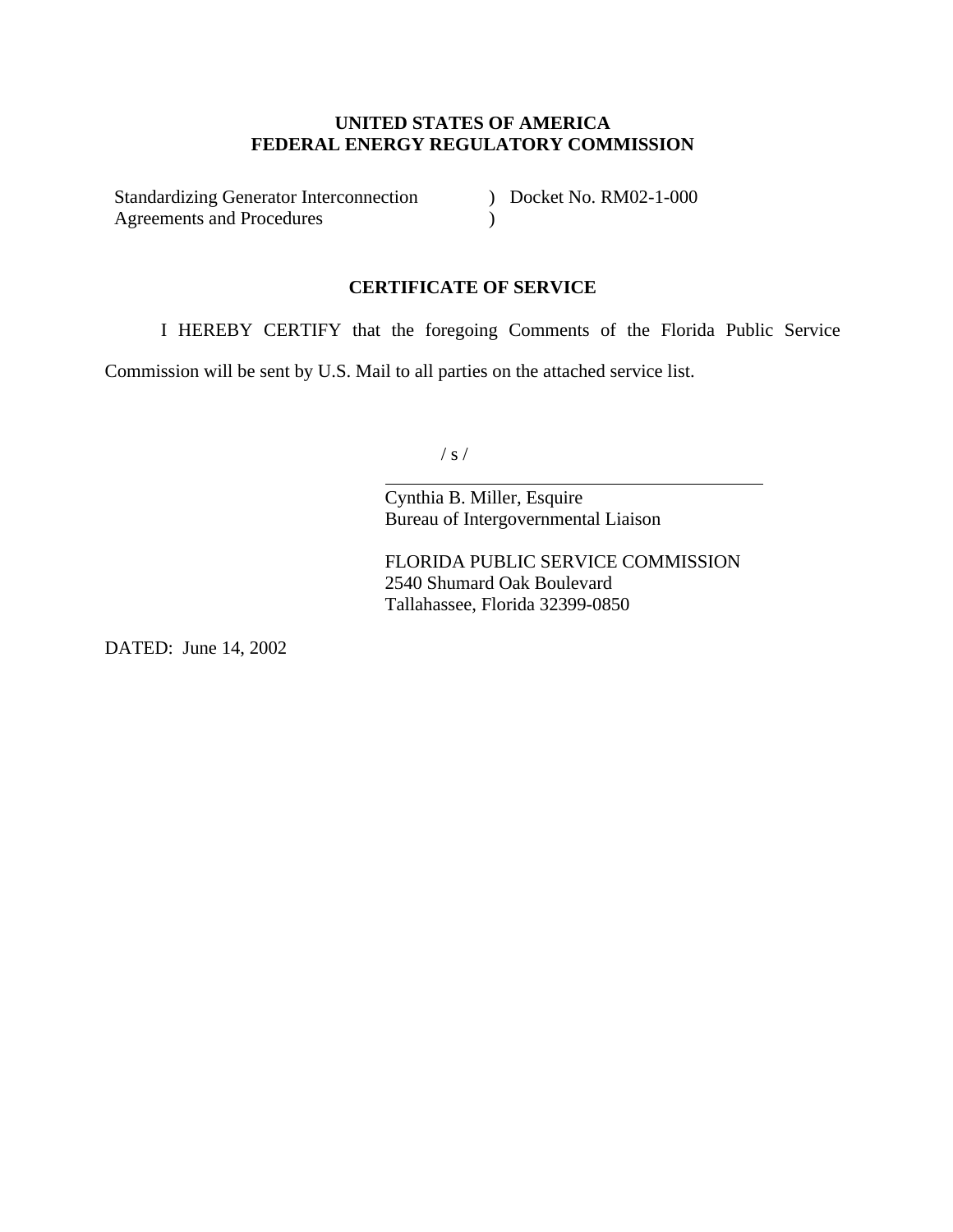#### Service List Docket No. RM02-1-000

Eugene G. Hanes, Fed. Affairs Advisor Alabama Public Svc. Comm. P.O. Box 991 Montgomery, AL 36101-0991

Sara C. Weinberg, Esq. Vinson & Elkins, LLP 1455 Pennsylvania Ave., NW, Willard Office Bldg. Washington, DC 20004-1008

Kevin F. Duffy American Elec. Power Svc. Corp. P.O. Box 16631 Columbus, OH 43216-6631

Daniel E. Frank Sutherland Asbill & Brennan LLP 1275 Pennsylvania Ave., NW Washington, DC 20004-2404

Dorothy Capra, Director American National Power, Inc. 65 Boston Post Rd., W Marlborough, MA 01752-1872

Allen Mosher, Director American Public Power Assoc. 2301 M St., NW, Third Floor Washington, DC 20037-1427

Linda L. Walsh Hunton & Williams 1900 K St., NW Washington, DC 20006-1110

Barbara Muller Champion, Esq Arizona Public Service Co. P.O. Box 53999 Phoenix, AZ 85072-3999

Randall O. Cloward Avista Corp. P.O. Box 3727 Spokane, WA 99220-3727

Gary E. Guy Baltimore Gas & Elec. Co. 39 W. Lexington St., Fl. 20 Baltimore, MD 21201-3940

Deborah J. Henry, Sr. Atty. Allegheny Energy Supply Co., LLC 800 Cabin Hill Dr. Greensburg, PA 15601-1650

Richard McMahon Alliance of Energy Suppliers 701 Pennsylvania Ave., NW Washington, DC 20004-2608

David Friedman, Director American Forest & Paper Assoc. 1111 19<sup>th</sup> St., NW, Ste. 800 Washington, DC 20036-3603

Mark Krebs, Chairman American Gas Cooling Ctr., Inc. 400 N. Capitol St., NW Washington, DC 20001-1511

Jay T. Ryan, Esq. Van Ness Feldman, P.C. 1050 Thomas Jefferson St., NW, Fl. 7 Washington, DC 20007-3837

Dale A. Landgren, VP & CSO American Transmission Co., LLC P.O. Box 47 Waukesha, WI 53187-0047

John D. McGrane Morgan, Lewis & Bockius, LLP 1111 Pennsylvania Ave., NW Washington, DC 20004

David E. Goroff Bruder, Gentile & Marcoux, LLP 1100 New York Ave., NW,Ste., 510 East Washington, DC 20005-3934

Gary A. Dahlke Paine, Hamblen, Coffin, Brook & Miller 717 W. Sprague Ave., Ste. 1200 Spokane, WA 99201-3919

Barry Bennett Bonneville Power Admin. P.O. Box 3621 Portland, OR 97208-3621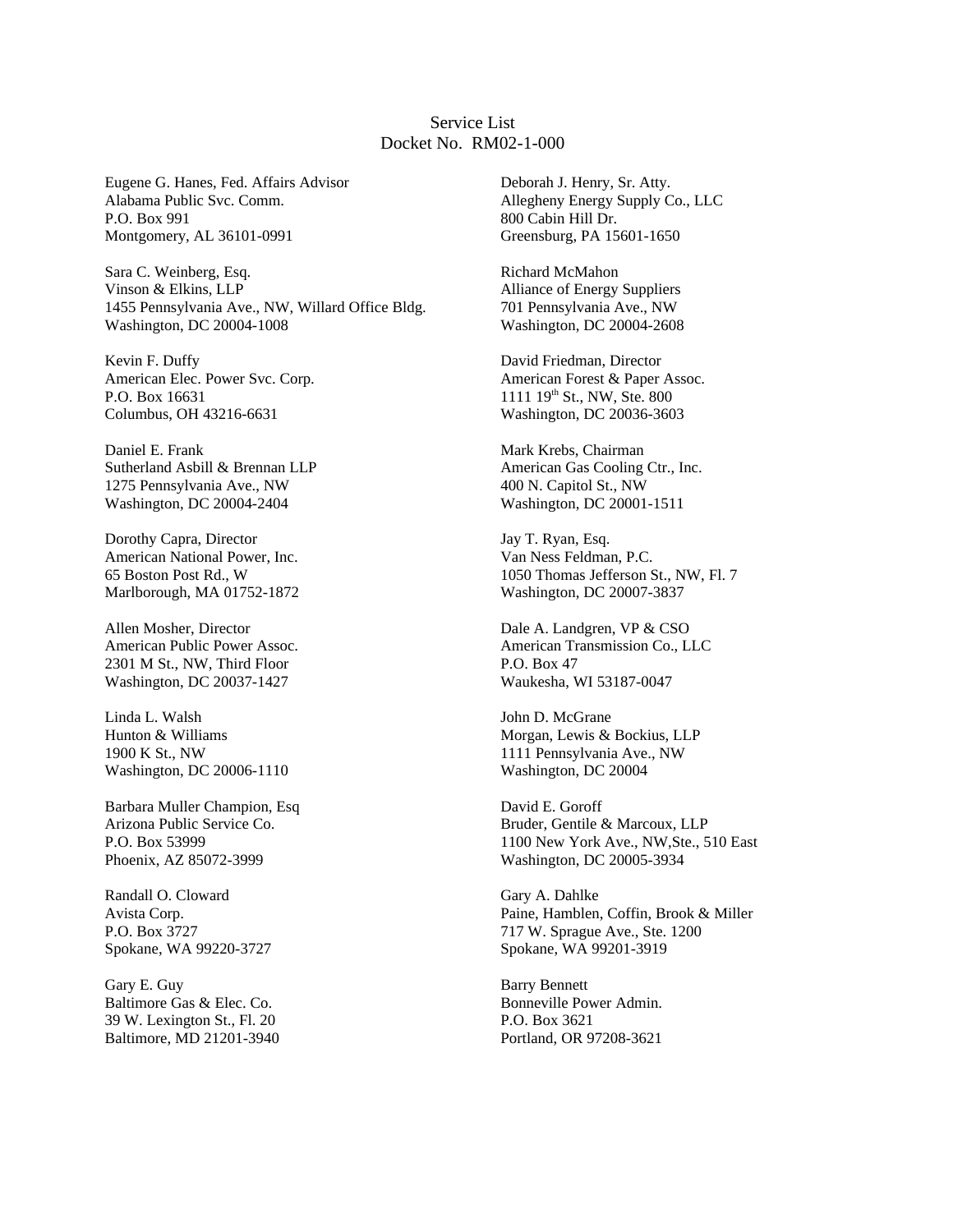Erik N. Saltmarsh, Chief Counsel California Electricity Oversight Board 770 L St., Ste. 1250 Sacramento, CA 95814-3363

Stephen Greenleaf CA Independent Sys. Oper. C 151 Blue Ravine Rd. Folsom, CA 95630-4704

Thomas W. Kaslow Calpine Corp. The Pilot House, 2<sup>nd</sup> Flr. Boston, MA 02110

George E. Johnson, Esq. Calpine Corp. 2101 L St., NW Washington, DC 20037-1594

Larry F. Eisenstat Dickstein Shapiro Morin & Oshinsky, LLP 2101 L St. NW Washington, DC 20037-1594

Michael P. Alcantar, Esq. Alcantar & Kahl, LLP 468 Jackson St., Fl. 3 San Francisco, CA 94111-1619

Patrick E. McCullar, President Delaware Municipal Elec. Corp., Inc. 860 Buttner Pl. Dover, DE 19904-2405

Roger D. Fedman Bingham Dana LLP  $1120\ 20$ <sup>th</sup> St., NW Washington, DC 20036-3406

George Johnson, Esq. Dickstein Shapiro Morin & Oshinsky, LLP 2101 L St., NW Washington, DC 20037-1594

Jeffrey M. Trepel Duke Energy Corp. 422 S Church St. Charlotte, NC 28242-0001

Clayton L. Smith Dynegy Power Corp. 1000 Louisiana St., Ste. 5800 Houston, TX 77002-5006

Sidney Mannheim Jubien, Sr. Staff Counsel California Electricity Oversight Bd. 770 L St., Ste. 1250 Sacramento, CA 95814-3363

Laurence G. Chaset, Staff Counsel CA Public Util. Comm. 505 Van Ness Ave. San Francisco, CA 94102-3214

Lisa Yoho, Director Calpine Corp. 1350 Eye St., NW, Ste. 1270 Washington, DC 20005-3305

Joseph A. Regnery, Esq. Calpine Corp. 2701 N Rocky Point Dr., Ste. 1200 Tampa, FL 33607-5938

Nicholas A. Giannasca Huber Lawrence & Abell Suite 1225, 1001 G St., NW Washington, DC 20001-4545

Sharon K. Taft, Secretary Covington & Burling 1201 Pennsylvania Ave., NW Washington, DC 20004

Janice Lower Duncan, Weinberg, Genzer & Pembroke, P.C. Suite 800, 1615 M St., NW Washington, DC 20036-3209

Sarah McKinley E Cubed Co., LLC  $215 E 79^{th}$  St. New York, NY 10021-0847

Carrie M. Safford Dickstein Shapiro Morin & Oshinsky LLP 2101 L St., NW Washington, DC 20037-1594

Gretchen Schott, Esq. Duke Energy North America, LLC 5400 Westheimer Ct. Houston, TX 77056-5310

Daniel A. King, Director & Reg. Counsel Dynegy, Inc. 1500 K St., NW, Ste. 400 Washington, DC 20005-1241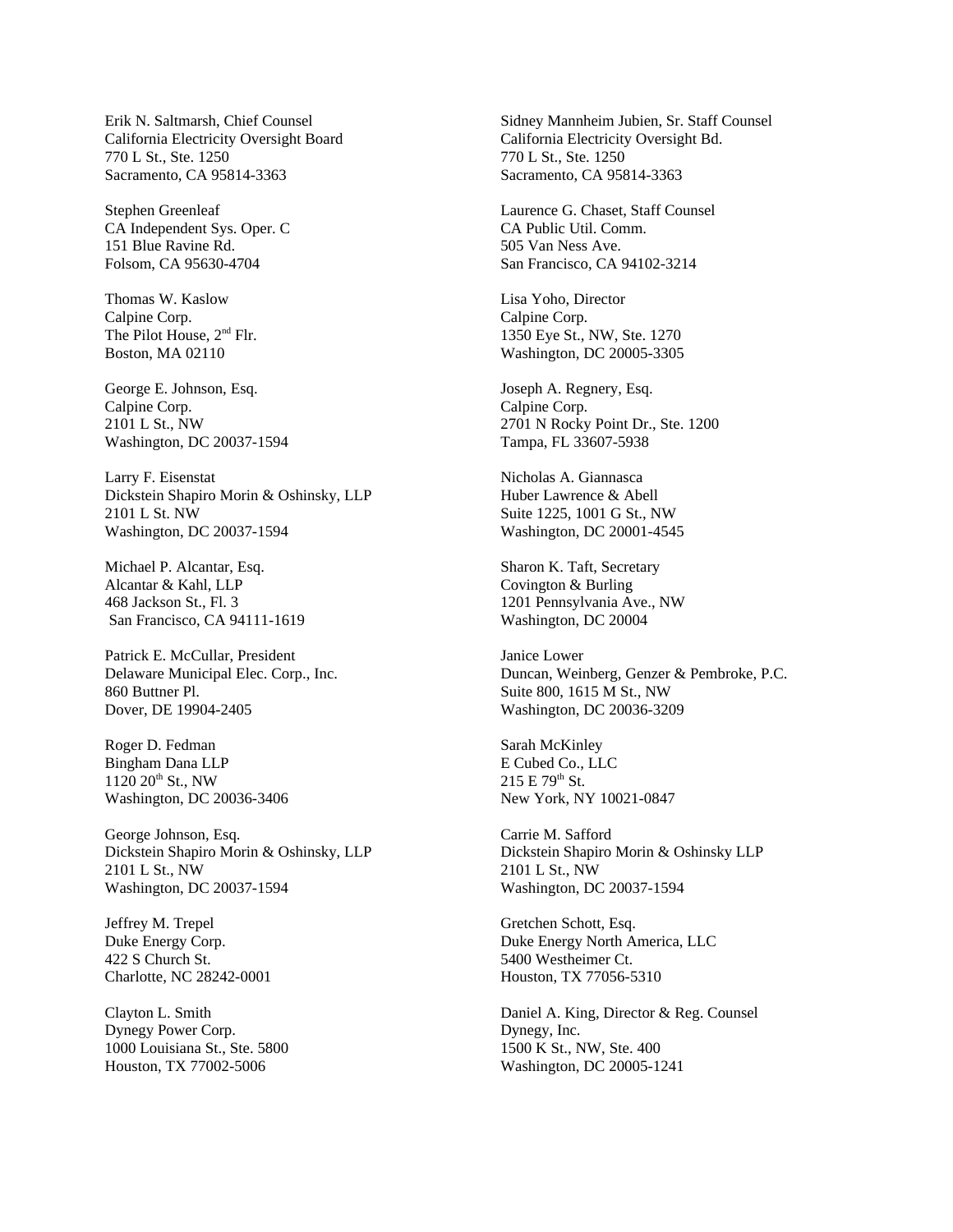Christina Forbes Edison Elec. Inst. 701 Pennsylvania Ave., NW Washington, DC 20004-2608

David B. Raskin Steptoe & Johnson 1330 Connecticut Ave., NW Washington, DC 20036-1704

John A. Anderson, Exec. Director Electricity Consumers Resource Council 1333 H St., NW, West Tower Suite 800 Washington, DC 20005

Scott A. Castelaz, VP Encorp, Inc. 1512 S Prairie Ave., Unit F Chicago, IL 60605-2814

Kimberly Despeaux, Director Entergy Svcs., Inc. 639 Loyola Ave. New Orleans, LA 70113-3125

Walter C. Ferguson, Sr. Dir. Entergy Wholesale Oper. 20 E. Greenway Plz., Ste. 500 Houston, TX 77046-2011

Susan S. DeSanti Fed. Trade Comm. 600 Pennsylvania Ave., NW Washington, DC 20580-0001

Gwendolyn K. Luciano, Director FirstEnergy Corp. 76 S. Main St. Akron, OH 44308-1812

Robert A. Birch, Manager Fl Power & Light Co. 4200 W. Flagler St. Miami, FL 33134-1606

James K. Wiley, Exec. Director Fl Reliability Coord. Council 1408 W. Westshore Blvd., Ste. 1002 Tampa, FL 33607-4525

Louie J. Powell, Manager GE Pwer Sys., Energy Consulting 1 River Road, Bldg. 2-623 Schenectady, NY 12345-6000

Donald S. McCauley, Counsel McCauley Law Office 8 Grove St., Ste. 300 Wellesley, MA 02482-7797

Julie Simon, Director Elec. Power Supp. Assoc. 1401 New York Ave., NW, Fl. 11 Washington, DC 20005-2102

Sara D. Schotland, Esq. Cleary, Gottlieb, Steen & Hamilton Suite 9000, 2000 Pennsylvania Ave., NW Washington, DC 20006-1812

Evelyn Kahl, Esq. Alcantar & Kahl, LLP 120 Montgomery St., Ste. 2200 San Francisco, CA 94104-4354

Heath K Knakmuhs, Atty. Morgan, Lewis & Bockius, LLP 1111 Pennsylvania Ave., NW Washington, DC 20004

Fergal H. McNamara, VP ESBI Alberta Ltd. 900, 736 -  $8<sup>th</sup>$  Ave., SW Calgary Canada T2P 1H4

Michael R. Beiting, Assoc. General Counsel FirstEnergy Corp. 76 S. Main St. Akron, OH 44308-1812

Richard P. Sparling, Esq. Swidler Berlin Shereff Friedman, LLP 3000 K St., NW, Ste. 300 Washington, DC 20007-5101

Gerard A. Clark Skadden, Arps, Slate, Meagher & Flom, LLP 1440 New York Ave., NW Washington, DC 20005-2111

Sheree W. Kernizan, Director GA PSC 244 Washington St., SW Atlanta, GA 30334-9007

Carol Chinn GA Transmission Corp. P.O. Box 2088 Tucker, GA 30085-2088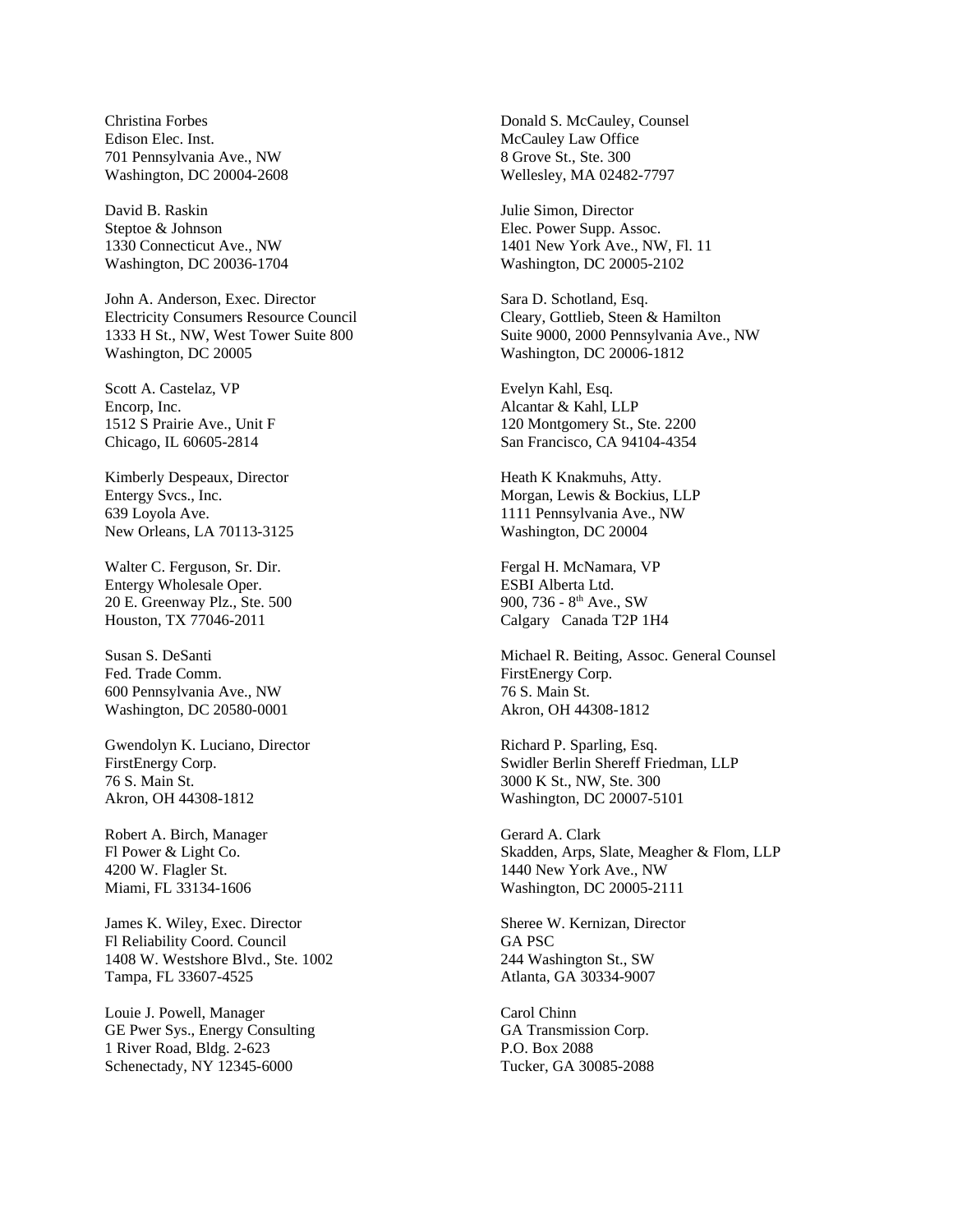William D. DeGrandis, Esq. Paul, Hastings, Janofsky & Walker, LLP 10<sup>th</sup> Floor, 1299 Pennsylvania Ave., NW Washington, DC 20004-2400

William P. Scharfenberg, Atty. Paul, Hastings, Janofsky & Walker, LLP 1299 Pennsylvania Ave., NW, Ste. 10 Washington, DC 20004-2400

Eugene J. Fava, Manager Great Lakes Gas Transmission Co. 5250 Corporate Dr. Troy, MI 48098-2644

Noel J. Darce, Atty. Stone, Pigman, Walther, Wittman, et al. 546 Carondelet St. New Orleans, LA 70130-3588

Gary A. Morgans Idaho Power Co. 1330 Connecticut Ave., NW Washington, DC 20036-1704

Donald R. Allen, Partner Duncan & Allen 1575 Eye St., NW, Ste. 300 Washington, DC 20005-1105

Orlando B. Foote Horton, Knox, Carter & Foote 895 Boradway St., Ste. 101 El Centro, CA 92243-2341

Thomas Williams, Esq. Ingersoll-Rand Co. P.O. Box 1008 Torrington, CT 06790-1008

Kathleen A. Carrigan, VP ISO New England Inc. 1 Sullivan Rd. Holyoke, MA 01040-2841

James M. D'Andrea, Esq. KeySpan Ravenswood, Inc. 175 E. Old Country Rd. Hicksville, NY 11801-4257

Jeffrey D. Watkiss, Esq. Bracewell & Patterson, LLP 2000 K St., NW, Ste. 500 Washington, DC 20006-1809 Julian Brix GA Transmission Corp. P.O. Box 1349 Tucker, GA 30085-1349

M. Catharine Davis, Sr. Atty. Great Lakes Gas Transmission Co. 5250 Corporate Dr. Troy, MI 48098-2644

Ajay Garg, Sr. Advisor Hydro One Networks, Inc. 483 Bay St. Toronto Canada M5G 2P5

Roy L. Eiguren Idaho Consumer-Owned Util. Assn. P.O. Box 2720 Boise, ID 83701-2720

Barton L. Kline Idaho Power Co. 1221 W. Idaho St. Boise, ID 83702-5610

Kenneth R. Saline K R Saline & Assoc. 160 N. Pasadena, Ste. 101 Mesa, AZ 85201-6764

Anthony W. Buxton Preti Flaherty Beliveau Pachios & Haley P.O. Box 1058 Augusta, ME 04332-1058

Kennerly Davis, Esq. Hunton & Williams Riverfront Plz., East Tower, 951 E. Byrd St. Richmond, VA 23219-4040

Perry D. Robinson, Partner Ballard Spahr Andrews & Ingersoll, LLP 601 13th St., NW, Ste. 1000, South Washington, DC 20005-3807

Michael Schwerdtfeger, Asst. Gen. Counsel Kinder Morgan Power Co., Inc. 1100 W. Town & Country Rd. Orange, CA 92868-4600

Douglas F. John, Esq. John & Hengerer 1200 17<sup>th</sup> St., NW, Ste. 600 Washington, DC 20036-3013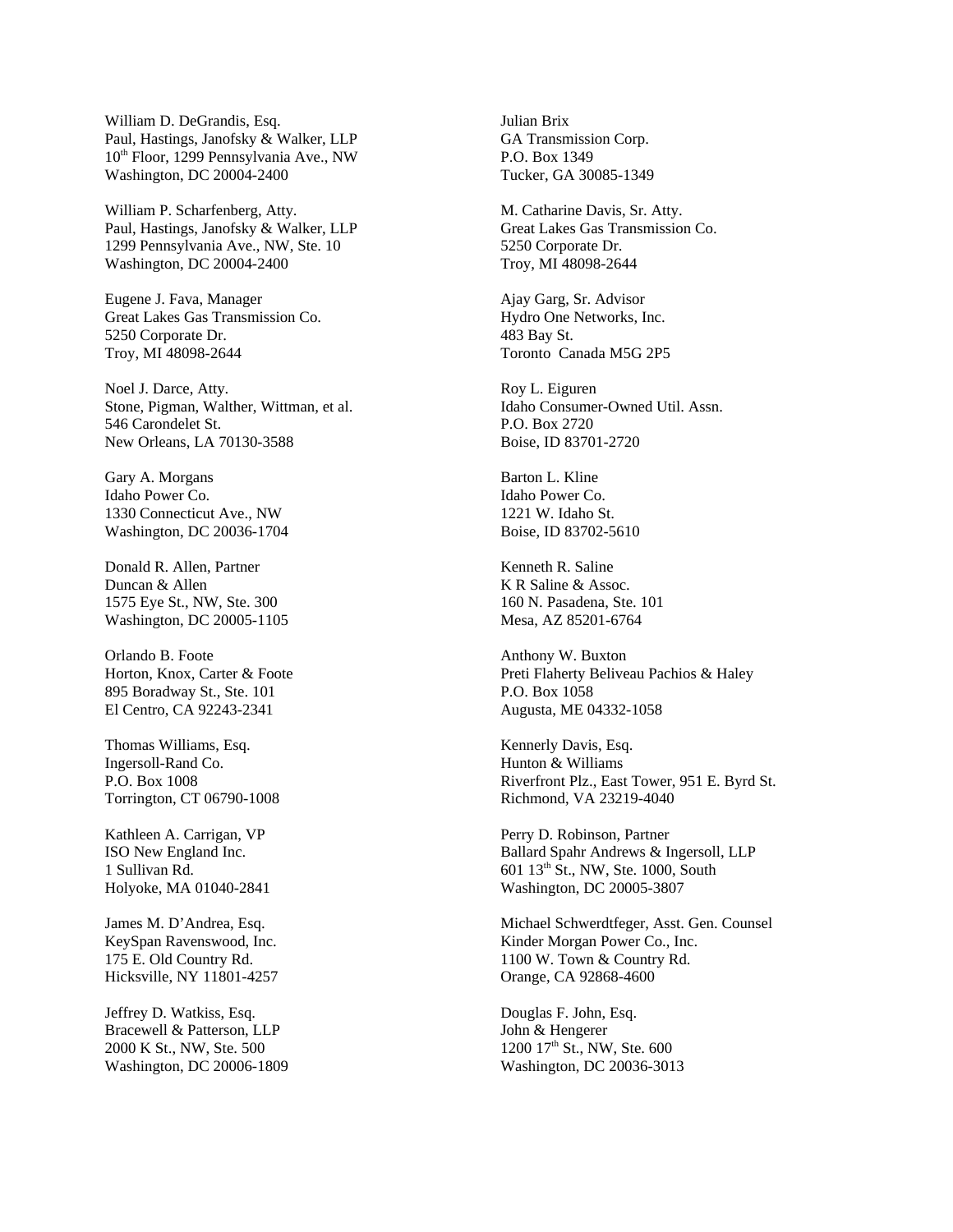Michael S. Beer LG&E Energy Corporation 220 W. Main St. Louisville, KY 40202-1395

Noel J. Darce, Atty. Stone, Pigman, et al. 546 Carondelet St. New Orleans, LA 70130-3588

Wallace L. Duncan, Esq. Duncan, Weinberg, Genzer & Pembroke, P.C. 1615 M St., NW, Ste. 800 Washington, DC 20036-3213

Suzan M. Stewart MidAmerican Energy Co. P.O. Box 778 Sioux City, IA 51102-0778

George M. Fleming, Gen. Counsel Mississippi Pub. Util. Staff P.O. Box 1174 Jackson, MS 39215-1174

James B. Ramsay, Gen. Counsel National Assn. Of Reg. Util. Cmmrs. 1101 Vermont Ave., NW, Ste. 200 Washington, DC 20005-3553

Christopher J. Barr Morgan, Lewis & Bockius, LLP 1111 Pennsylvania Ave., NW Washington, DC 20004-2541

Joel DeJesus, Counsel National Grid USA Svc. Co., Inc. 25 Research Drive Westborough, MA 01582-0001

Wallace F. Tillman, Gen. Counsel National Rural Elec. Coop. Assoc. 4301 Wilson Blvd. Arlington, VA 22203-1867

David T. Doot Day, Berry & Howard, LLP CityPlace I Hartford, CT 06103-3499

Jeff E. Parker, Gen. Counsel Nevada Pub. Util. Comm. 1150 E. William St. Carson City, NV 89701-3109 Donald F. Santa, Jr. Troutman Sanders, LLP 401 9<sup>th</sup> St., NW, Ste. 1000 Washington, DC 20004-2146

Diana Mahmud, Dep. Gen. Counsel Metropolitan Water Dist. Of Southern CA P.O. Box 54153 Los Angeles, CA 90054-0153

Ernest Hahn, Sr. Resource Spec. Metropolitan Water Dist. Of Southern CA P.O. Box 54153 Los Angeles, CA 90054-0153

Lori A. Spence Midwest Indep. Trns. Sys. Oper. 701 City Center Dr. Carmel, IN 46032-7574

Sharla M. Barklind, Asst. Gen. Counsel NARUC 1101 Vermont Ave., NW, Ste. 200 Washington, DC 20005-3521

Alice A. Curtiss, Atty. National Fuel Gas Dist. Corp. 10 Lafayette Sq. Buffalo, NY 14203-1826

Frank M. Dale, Jr. Swidler Berlin Shereff Friedman, LLP Jefferson Court 1025 Thomas Jefferson St., NW, Ste. 600, East Washington, DC 20007

Stephen C. Palmer Swidler Berlin Shereff Friedman, LLP 3000 K St., NW Washington, DC 20007-5109

William K. Edwards National Rural Util. Cooperative 2201 Cooperative Way Herndon, VA 20171-4583

Connie L. Westadt, Assoc. Gen. Counsel Nevada Power Co. P.O. Box 10100 Reno, NV 89520-0024

Harvey L. Reiter Morrison & Hecker, LLP 1150 18th St., NW, Ste. 800 Washington, DC 20036-3845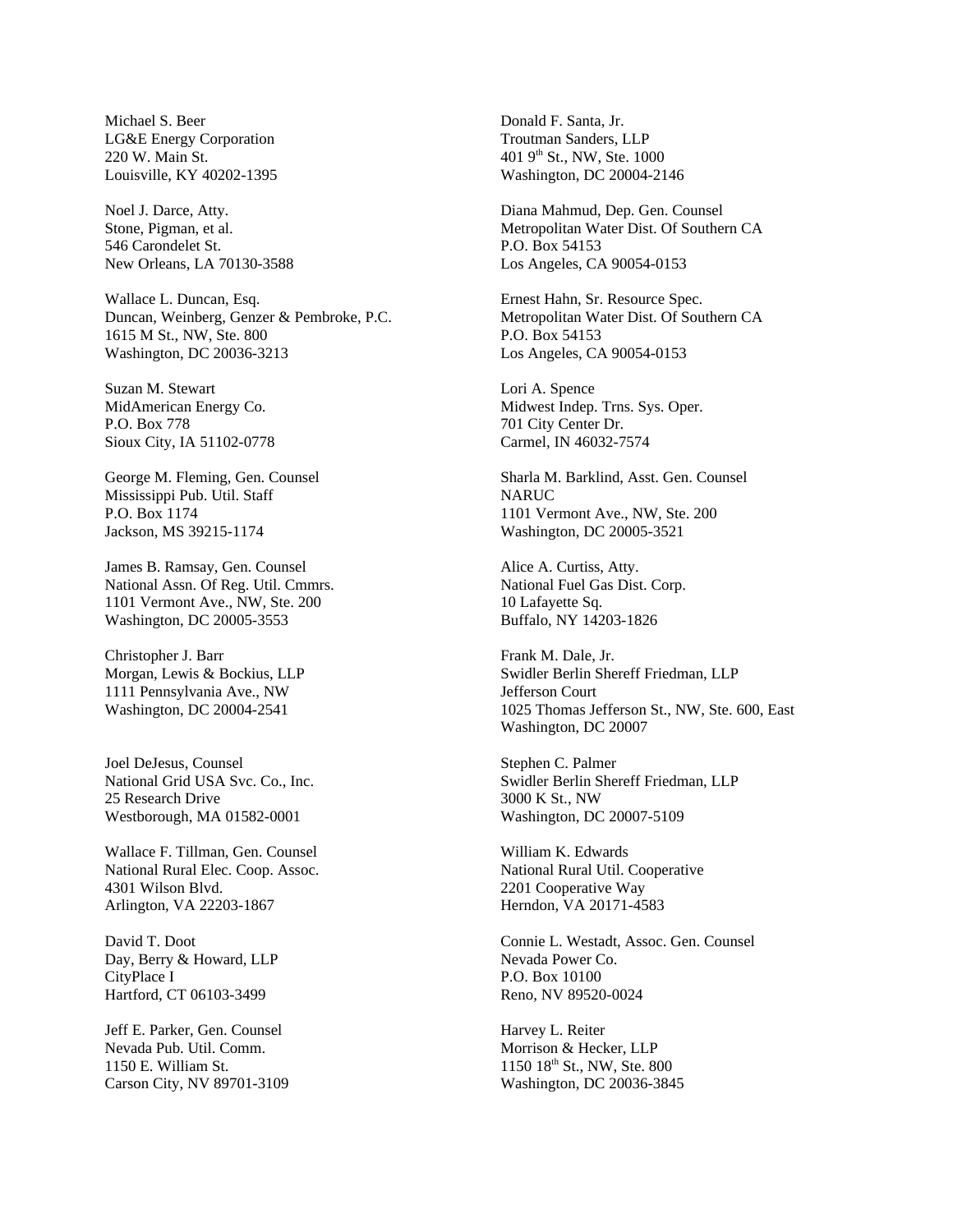Debra J. Dreibelbis, Associate Day, Berry & Howard LLP CityPlace I Hartford, CT 06040

Kurt W. Adams, Esq. Bernstein, Shur, Sawyer & Nelson P.O. Box 9729 Portland, ME 04104-5029

Robert E. Fernandez, Gen. Counsel NY Indep. Sys. Oper., Inc. 3850 Carman Rd. Schenectady, NY 12303-5608

Ronald Liberty, Director NY PSC 3 Empire State Plz Alabany, NY 12223-1000

Elias G. Farrah, Esq. LeBoeuf, Lamb, Greene & MacRae, LLP 1875 Connecticut Ave., NW, Ste. 1200 Washington, DC 20009-5715

Debra A. Palmer Schiff Hardin & Waite Suite 600, 1101 Connecticut Ave., NW Washington, DC 20036-4303

Edward A. Schwerdt, Exec. Director NE Power Coord. Council 1515 Broadway Fl 43 New York, NY 10036-8901

Joseph M. DeVito NRG Companies 901 Marquette Ave., Ste. 2300 Minneapolis, MN 55402-3265

Paul Savage NRG Energy, Inc. 901 Marquette Ave., Ste. 2300 Minneapolis, MN 55402-3265

Neven Rabadjija NSTAR Elec. & Gas Corp. 800 Boylston St. Boston, MA 02199-8001

Glen L. Ortman Morrison & Hecker, LLP 1150 18th St., NW, Ste. 800 Washington, DC 20036-3845 Beth A. Nagusky, Exec. Dir. New England Renewable Pwr. Prod. Assn. P.O. Box 743 Augusta, ME 04332-0743

Cecilia Rios, Paralegal New Mexico Publ. Reg. Comm. P.O. Box 1269 Santa Fe, NM 87504-1269

Arnold H. Quint Hunton & Williams 1900 K St., NW, Ste. 1200 Washington, DC 20006-1109

Lawrence G. Malone NY PSC 3 Empire State Plz Albany, NY 12223-1000

Stephen R. Melton, VP NiSource Corp. Svcs. Co. 2603 Augusta Dr., Ste. 125 Houston, TX 77057-5637

Margaret Caffey-Moquin, Assoc. Gen. Counsel NM Pub. Reg. Comm. P.O. Box 1269 Santa Fe, NM 87504-1269

Shelly Richardson, Atty. NW Requirements Util. 825 NE Multnomah St., Ste. 1135 Portland, OR 97232-2170

Elizabeth I. Goodpaster, Atty. Leonard, Street & Deinard, PA 150 S 5<sup>th</sup> St., Ste. 2300 Minneapolis, MN 55402-4200

James J. Betrand, Esq. Leonard Street & Deinard 150 S 5th St., Ste. 2300 Minneapolis, MN 55402-4223

Denise A. Bode, Chairman Oklahoma Corp. Comm. P.O. Box 52000 Oklahoma City, OK 73152-2000

Jackson E. Reasor, President Old Dominion Elec. Coop. P.O. Box 2310 Glen Allen, VA 23058-2310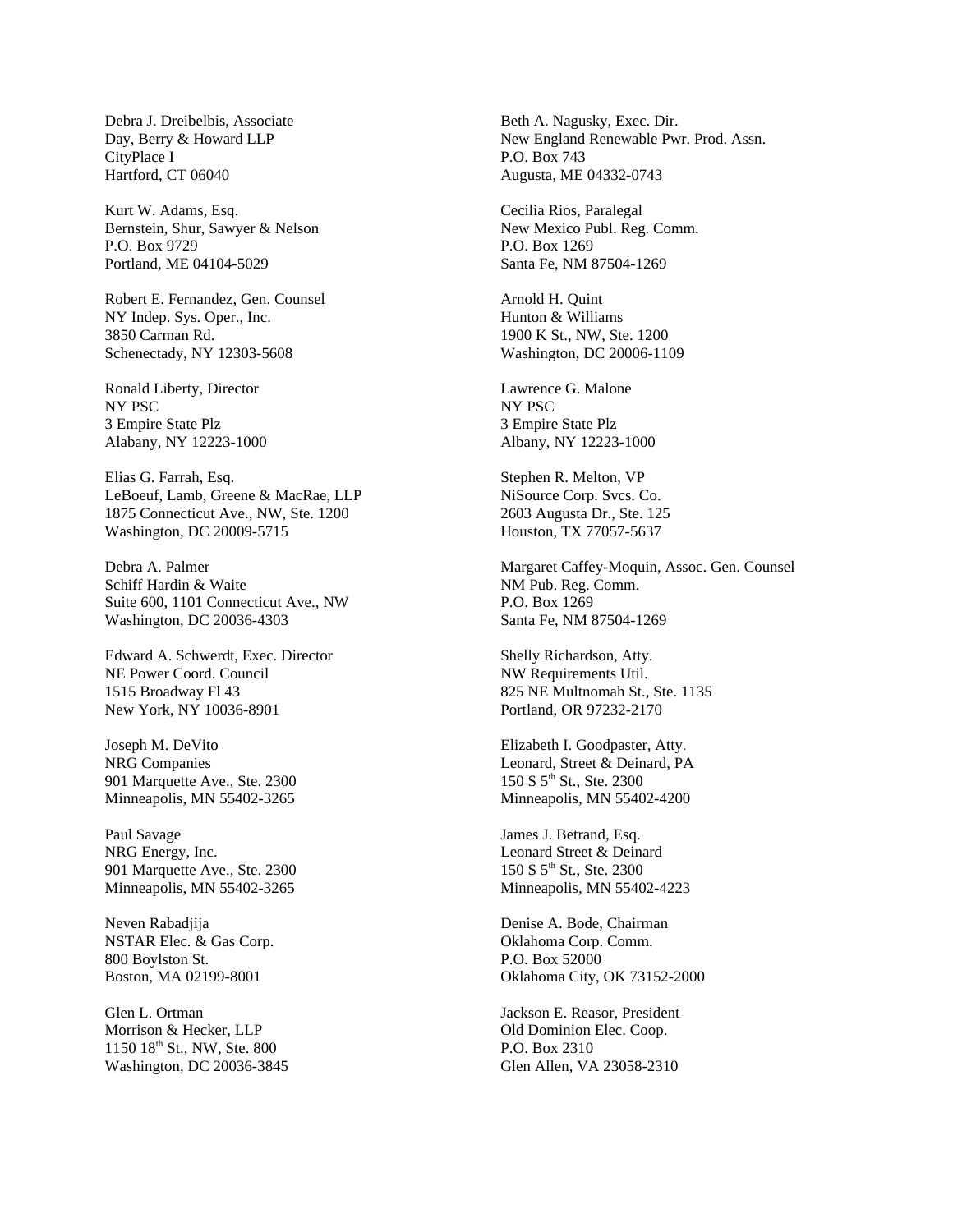Mike L. Hern Old Dominion Elec. Coop. 4201 Dominion Blvd., Ste. 200 Glen Allen, VA 23060-6743

John Reese Orion Power Holdings, Inc. 49 Linda Ct. Delmar, NY 12054-3516

W. Thaddeus Miller Orion Power Holdings, Inc.  $10^{th}$  Fl., 7 E Redwood St. Baltimore, MD 21202-1115

Robert J. Doran Pacific Gas & Elec. Co. 77 Beale St., MC B13L, Rm. 1345 San Francisco, CA 94105-1814

Aleka K Scott, Manager Pacific NW Generating Coop. 711 NE Halsey St., Ste. 200 Portland, OR 97232-1268

Vilna Waldron Gaston, Manager PECO Energy Co. 2301 Market St., #S6-2 Philadelphia, PA 19103-1338

Richard A Drom, Gen. Counsel PJM Interconnection LLC Valley Forge Corp. Ctr., 955 Jefferson Ave. Norristown, PA 19403-2410

Terry V Spencer Allegheny Power 800 Cabin Hill Dr. Greensburg, PA 15601-1650

Michele L. Farrell, FERC Coord. Portland Gen. Elec. Co. 121 SW Salmon St., #1WTC0301 Portland, OR 97204-2901

Allen C. Barringer, Esq. Potomac Elec. Power Co. 701 9th St., NW, Ste. 1000 Washington, DC 20068-0001

Paul E Russell, Esq. PPL Electric Util. Corp.  $2 N 9<sup>th</sup> St.$ Allentown, PA 18101-1139 Mitchell F. Hertz, Esq. Kirkland & Ellis 655 15<sup>th</sup> St., NW, Ste. 1200 Washington, DC 20005-5701

Neil L. Levy, Esq. Kirkland & Ellis 655 15th St., NW, Ste. 1200 Washington, DC 20005-5701

Scott M. Helyer, Manager Tenaska, Inc. 1701 E. Lamar Blvd., Ste. 100 Arlington, TX 76006-7303

Mark D. Patrizio, Atty. Pacific Gas & Elec. Co. P.O. Box 7442 San Franciso, CA 94120-7442

Gerit F. Hull, Atty. PacifiCorp 825 NE Multnomah St., Ste. 1700 Portland, OR 97232-2135

Karilee S. Ramaley, Sr. Atty. Pinnacle West Capital Corp. 400 N 5<sup>th</sup> St., MS 8695 Pheonix, AZ 85004-3902

Michael J. Thompson Wright & Talisman, PC Ste. 600, 1200 G St., NW Washington, DC 20005-3814

J R George, Asst. Gen. Counsel Portland Gen. Elec. Co. 121 SW Salmon St., #1WTC0301 Portland, OR 97204-2901

William J. Nicholson, Manager Potlatch Corp. Suite 610, 244 California St. San Francisco, CA 94111-4302

Ray Nelson Power Resource Managers, LLC 2100 - 12th Ave., NE Bellevue, WA 98004-2911

Kendal C Bowman, Esq Progress Energy Svc. Co. P.O. Box 1551 Raleigh, NC 27602-1551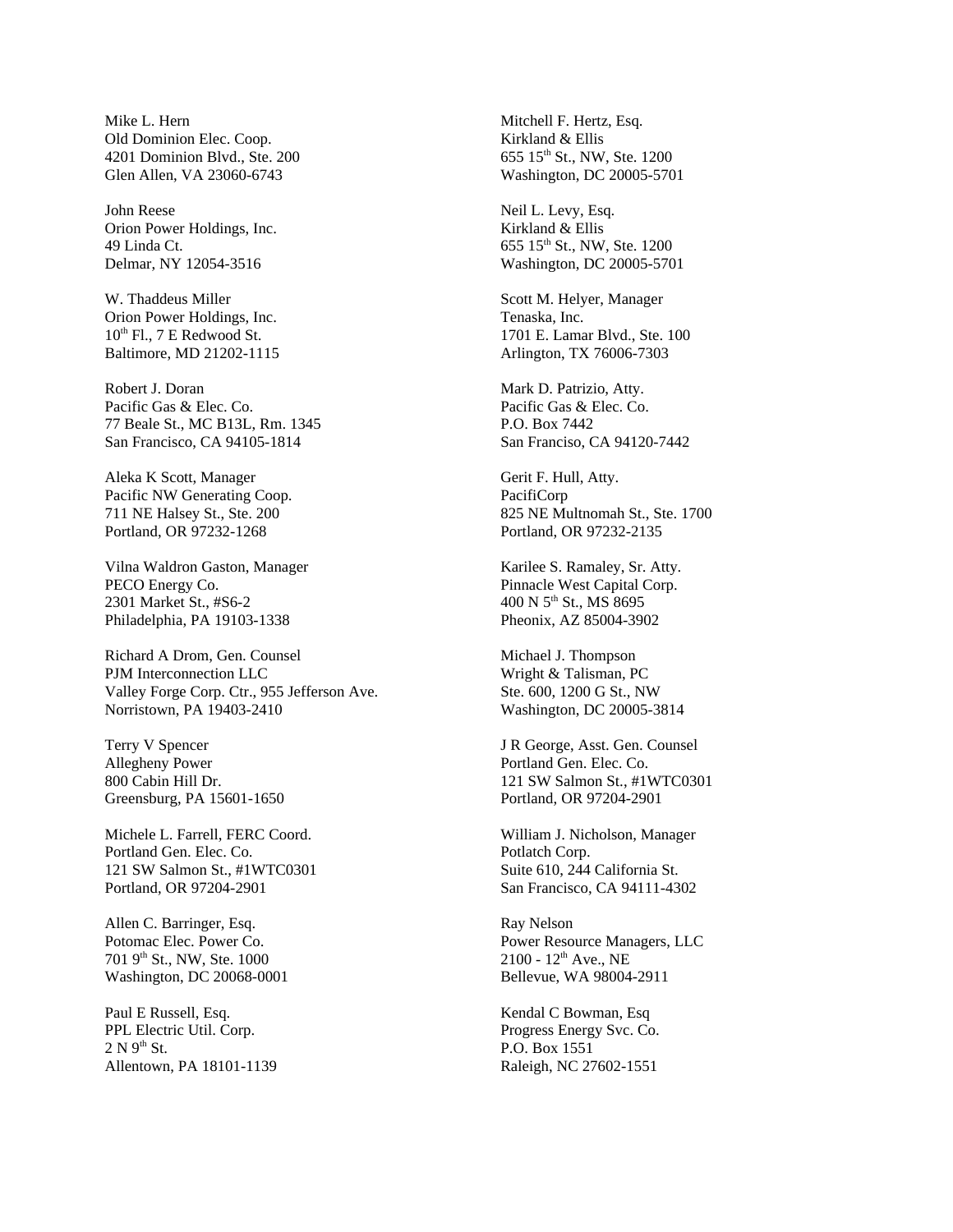Peter K. Matt of Counsel Bruder, Gentile & Marcoux, LLP Suite 510, 1100 New York Ave., NW Washington, DC 20005-3934

Terry R. Black, Atty Project for Sustainable FERC Energy Pol 107 Roberts Ct. Alexandria, VA 22314-4664

Lon L. Peters, President Publ. Generating Pool 6765 SW Preslynn Dr. Portland, OR 97225-2668

Judy Moore, Corp. Counsel Pub. Svc. Co. of New Mexico Alvarado Sq. 0806 Albuquerque, NM 87158-0001

Jan Karlak, Util. Dept. Public Util. Comm. Of Ohio 180 E Broad St., Fl. 3 Columbus, OH 43215-3707

Michael G. Briggs, Sr. Counsel Reliant Energy 801 Pennsylvania Ave., NW, Ste. 620 Washington, DC 20004-2615

Arlen Orchard, Esq. Sacramento Municipal Util. Dist. 6201 S. St. Sacramento, CA 95817-1818

Kelly J Barr Salt River Proj. Agri. Imp. & P.D. 1521 N Project Dr. Tempe, AZ 85281-1206

James F. Walsh, III San Diego Gas & Elec. Co. 101 Ash St. San Diego, CA 92101-3017

Stacy Van Goor, Atty. Sempra Energy 101 Ash St. San Diego, CA 92101-3017

Scott G. Silverstein Sithe Energies, Inc. 335 Madison Ave.,  $28<sup>th</sup>$  Fl. New York, NY 10017-4605 David M. Connelly, Esq. Bruder, Gentile & Marcoux, LLP 1100 New York Ave., NW Washington, DC 20005-3934

Jodi L. Moskowitz PSEG Svcs. Corp. P.O. Box 570 Newark, NJ 07101-0570

Denise Peterson, Sr. Counsel Public Pwr Council 1500 NE Irving St., Ste. 200 Portland, OR 97232-2267

Thomas W. McNamee, Asst. Atty. Gen. Pub. Util. Comm. Of Ohio 180 E. Broad St., Fl. 9 Columbus, OH 43215-3707

Steven E. Pope Perkins Coie LLP 411 108th Ave., NE, Ste. 1800 Bellevue, WA 98004-8404

John Meyer, VP Reliant Resources, Inc. 1111 Louisiana  $15<sup>th</sup>$  Fl. Houston, TX 77002

Glen L. Ortman Morrison & Hecker, LLP 1150 18<sup>th</sup> St., NW, Ste. 800 Washington, DC 20036-3845

Clinton A. Vince Sullivan & Worcester, LLP 1666 K St. NW, Ste. 700 Washington, DC 20006-1208

Nicholas W. Fels, Esq. Covington & Burling P.O. Box 7566 Washington, DC 20044-7566

Connie L. Westadt Sierra Pacific Power Co. P.O. Box 10100 Reno, NV 89520-0024

Eric L. Christensen, Assoc. Gen. Counsel Snohomish County PUD No. 1 P.O. Box 1107 Everett, WA 98206-1107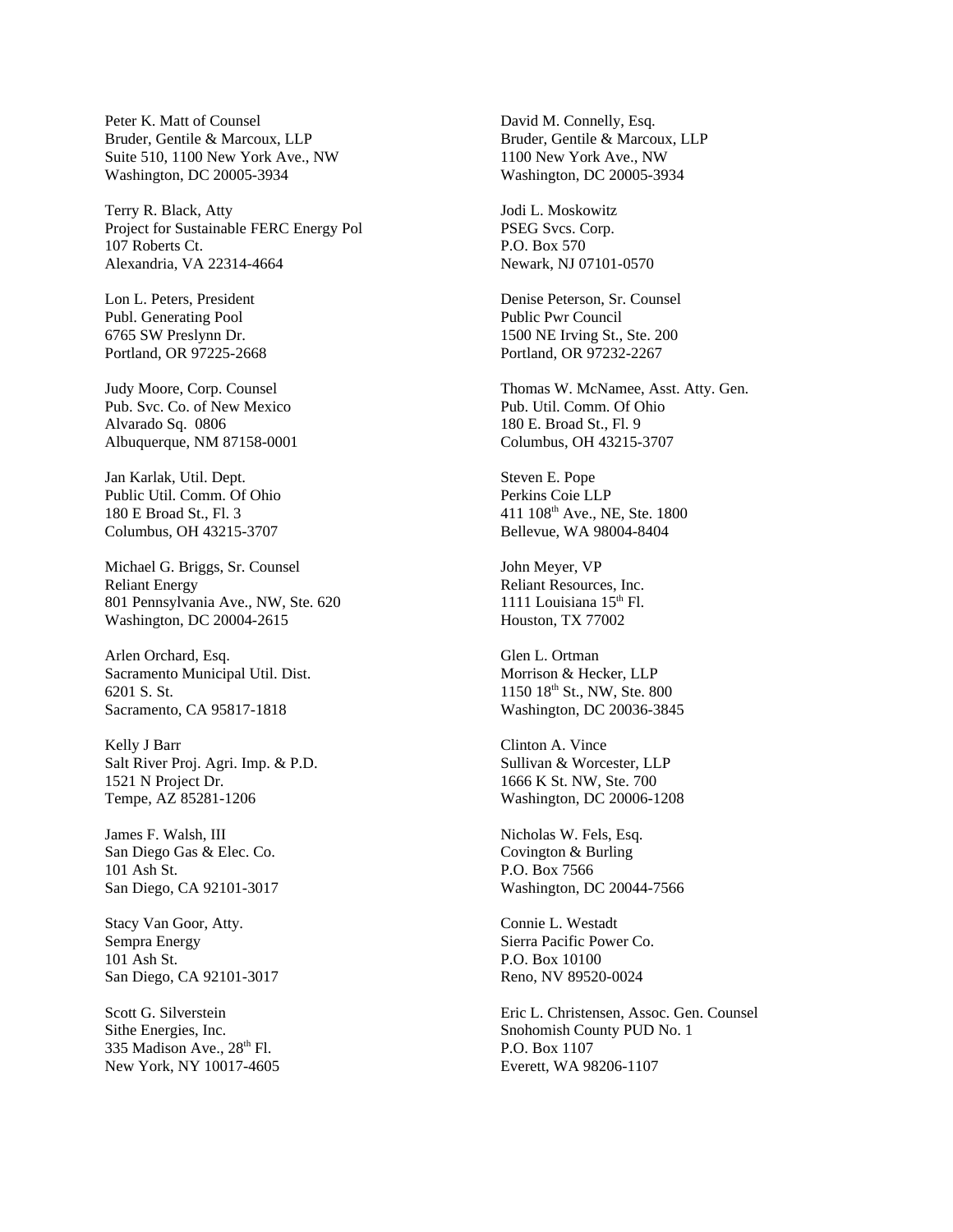Richard S. Brent, Director Solar Turbines, Inc. 818 Connecticut Ave., NW, Ste. 600 Washington, DC 20006-2702

Jennifer L. Key Steptoe & Johnson, LLP 1330 Connecticut Ave., NW Washington, DC 20036-1704

S. Chris Still Balch & Bingham, LLP P.O. Box 306 Birmingham, AL 35201-0306

Peter C. Lesch, Esq. Gallagher, Boland & Meiburger Suite 900, 1023 15<sup>th</sup> St., NW Washington, DC 20005-2602

George H. Williams, Jr. Cameron McKenna, LLP 2175 K St., NW, Fl. 5 Washington, DC 20037-1831

Wallace L. Duncan, Esq. Duncan, Weinberg, Genzer & Pembroke, PC 1615 M St., NW, Ste. 800 Washington, DC 20036-3213

Erik B. Bakker Tucson Elec. Pwr. Co. 1 S. Church Ave. Tucson, AZ 85701-1612

Tom Oney Hunton & Williams 1601 Bryan St., Fl. 30 Dallas, TX 75201-3401

Mark C. Morrow UGI Util., Inc. 460 N. Gulph Rd. King of Prussia, PA 19406-2815

Blaine D. Stockton, Jr. USDA - RUS, Elec. Program US Dept. of Agriculture 1400 Independence Ave., SW Washington, DC 20250-0002

Wade H. Robert, VP UTC Pwr, a United Tech. CorpDiv Suite 600, 1401 Eye St., NW Washington, DC 20005-2225

Margaret L. Sommers Southern CA Edison Co. P.O. Box 800 Rosemead, CA 91770-0800

John E. Lucas, Manager Southern Co. Svcs., Inc. P.O. Box 2625 Birmingham, AL 35202-2625

Lori Glover, Director Stirling Energy Systems 2920 E. Camelback Rd., Ste. #150 Phoenix, AZ 85016-4408

Jose A. Rotger, Manager TransEnergie US Ltd. 110 Turnpike Rd., Ste. 300 Westborough, MA 01581-2808

James H. Pope, Chairman Transmission Agency of Northern CA P.O. Box 15129 Sacramento, CA 95851-0129

Antione P. Cobb, Atty. Troutman Sanders LLP 401 9<sup>th</sup> St., NW, Ste. 1000 Washington, DC 20004-2134

Robert Spangler TXU Energy Trading Co. 1717 Main St., Ste. 2000 Dallas, TX 75201-4605

John W. Jimison, Esq. US Combined Heat & Pwr. Assoc. 1225 19th St., NW, Ste. 800 Washington, DC 20036-2489

Paul M. Stolpman, Director US EPA 1200 Pennsylvania Ave., NW (6201J) Washington, DC 20460-0001

Karen L. Larsen, Analyst USDA - RUS, Elec. Program US Dept. of Agriculture 1400 Independence Ave., SW Washington, DC 20250-0002

Michael Luz, Marketing Director Vericor Pwr Systems 3625 Brookside Pkwy., Ste. 500 Alpharetta, GA 30022-3717